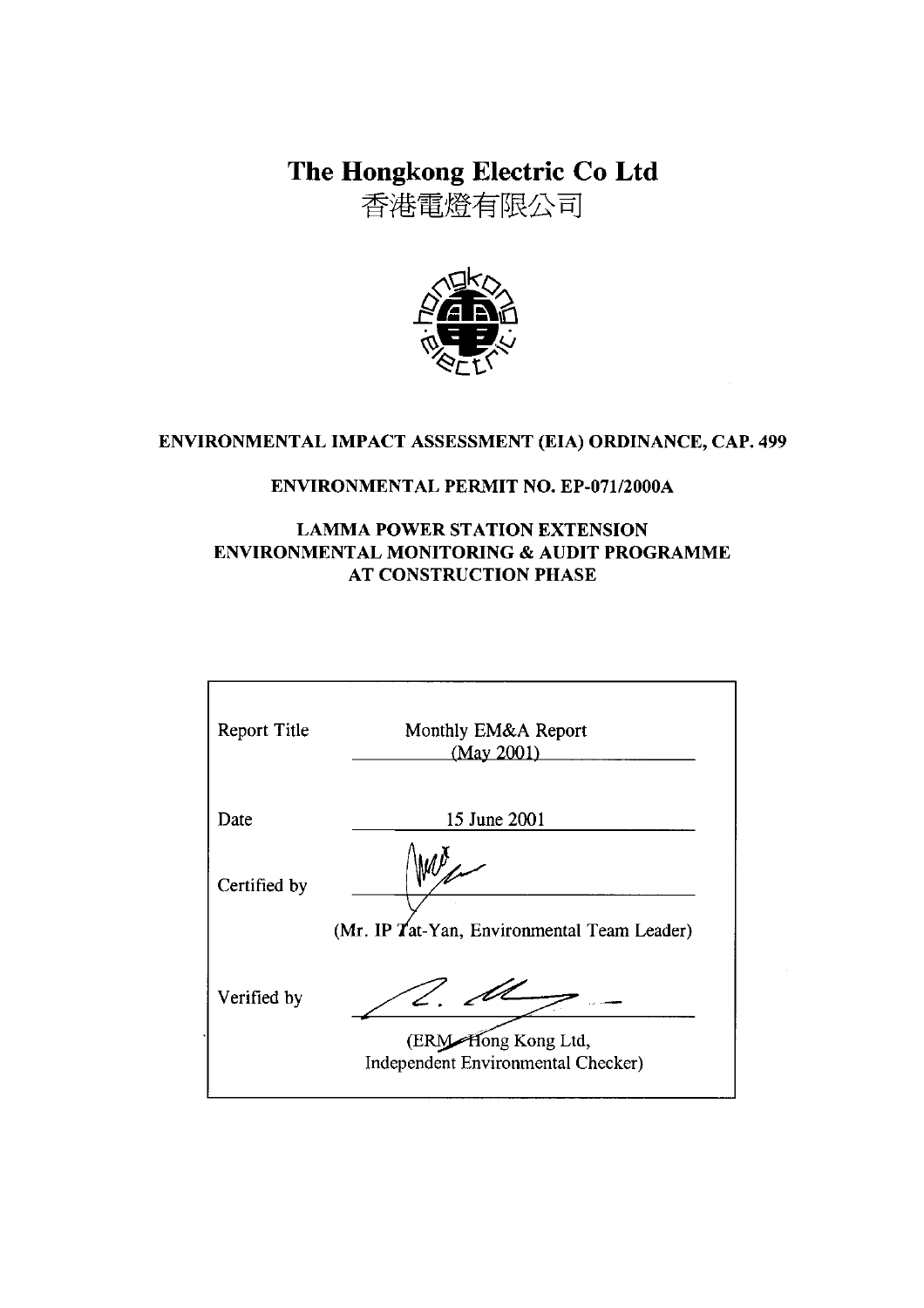## **TABLE OF CONTENT**

# **EXECUTIVE SUMMARY**

| 1.         |                                                                                                                                   | 1                  |
|------------|-----------------------------------------------------------------------------------------------------------------------------------|--------------------|
| 1.1        | Background                                                                                                                        | $\mathbf{1}$       |
| 1.2        | Project Organisation                                                                                                              | $\mathbf{1}$       |
| 1.3        | Construction Works undertaken during the Reporting Month                                                                          | $\overline{c}$     |
| 1.4        | Summary of EM&A Requirements                                                                                                      | $\overline{3}$     |
| 2.         |                                                                                                                                   | $\overline{\bf 8}$ |
| 2.1        | <b>Monitoring Requirements</b>                                                                                                    | 8                  |
| 2.2        | <b>Monitoring Locations</b>                                                                                                       | $8\,$              |
| 2.3        | Monitoring Equipment                                                                                                              | 8                  |
| 2.4        | Monitoring Parameters, Frequency and Duration                                                                                     | 9                  |
| 2.5        | Monitoring Procedures and Calibration Details                                                                                     | 10                 |
| 2.6        | <b>Results and Observations</b>                                                                                                   | 11                 |
| 3.         |                                                                                                                                   | 13                 |
| 3.1        | <b>Monitoring Requirements</b>                                                                                                    | 13                 |
| 3.2        | <b>Monitoring Locations</b>                                                                                                       | 13                 |
| 3.3        | Monitoring Equipment                                                                                                              | 13                 |
| 3.4        | Monitoring Parameters, Frequency and Duration                                                                                     | 14                 |
| 3.5        | Monitoring Procedures and Calibration Details                                                                                     | 14                 |
| 3.6        | <b>Results and Observations</b>                                                                                                   | 15                 |
| 4.         |                                                                                                                                   | .17                |
| 4.1        | <b>Monitoring Requirements</b>                                                                                                    | 17                 |
| 4.2        | <b>Monitoring Locations</b>                                                                                                       | 17                 |
| 4.3        | <b>Monitoring Equipment</b>                                                                                                       | 18                 |
| 4.4        | Monitoring Parameters, Frequency and Duration                                                                                     | 18                 |
| 4.5        | Monitoring Procedures and Calibration Details                                                                                     | 19                 |
| 4.6        | <b>Results and Observations</b>                                                                                                   | 22                 |
| 5.         |                                                                                                                                   | 30                 |
| 5.1        | Review of Environmental Monitoring Procedures                                                                                     | 30                 |
| 5.2        | <b>Assessment of Environmental Monitoring Results</b>                                                                             | 30                 |
| 5.3        | <b>Site Environmental Audit</b>                                                                                                   | 31                 |
| 5.4        | <b>Status of Environmental Licensing and Permitting</b>                                                                           | 32                 |
| 5.5        | <b>Implementation Status of Environmental Mitigation Measures</b>                                                                 | 32                 |
| 5.6<br>5.7 | <b>Implementation Status of Action/Limit Plans</b><br><b>Implementation Status of Environmental Complaint Handling Procedures</b> | 33<br>33           |
|            |                                                                                                                                   |                    |
| 6.         |                                                                                                                                   | 35                 |
| 6.1        | <b>Status of Natural Gas supply</b>                                                                                               | 35                 |
| 6.2        | Key Issues for the Coming Month                                                                                                   | 35                 |
| 6.3        | Monitoring Schedules for the Next 3 Months                                                                                        | 35                 |
| 6.4        | Construction Program for the Next 3 Months                                                                                        | 35                 |
| 7.         |                                                                                                                                   | .36                |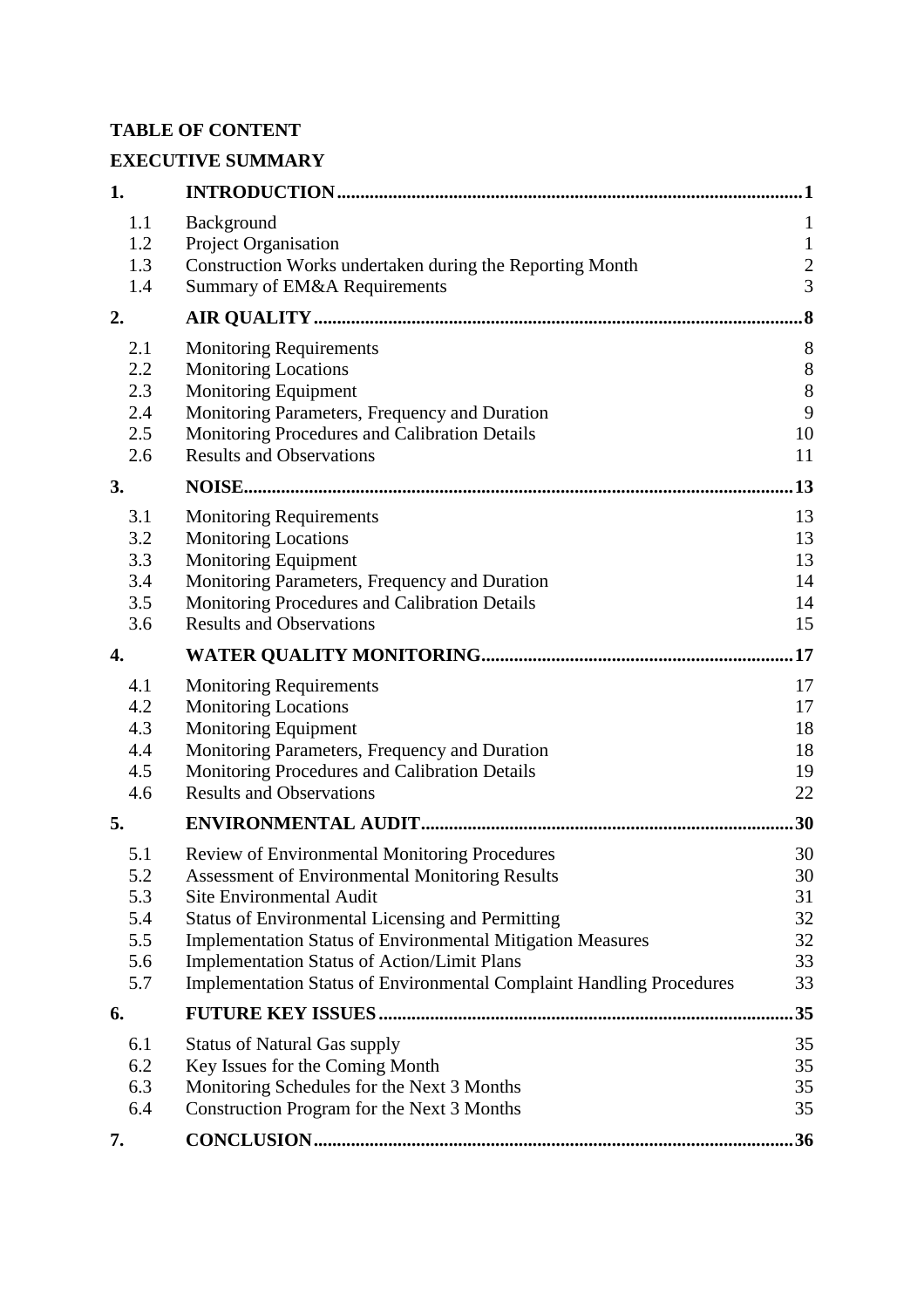#### **LIST OF TABLES**

- Table 1.1 Construction Activities and Their Corresponding Environmental Mitigation Measures
- Table 2.1 Air-Quality Monitoring Locations
- Table 2.2 Air Quality Monitoring Equipment
- Table 2.3 Air Quality Monitoring Parameter, Duration and Frequency
- Table 3.1 Noise Monitoring Locations
- Table 3.2 Noise Monitoring Equipment
- Table 3.3 Noise Monitoring Duration and Parameter
- Table 4.1 Water Quality Monitoring Locations
- Table 4.2 Water Quality Monitoring Equipment
- Table 4.3 Water Quality Monitoring Parameters and Frequency
- Table 4.4 Laboratory Analysis Methodologies of Marine Water Samples
- Table 5.1 Summary of AL Level Exceedances on Monitoring Parameters
- Table 5.2 Estimated Amounts of Waste Generated in May 2001
- Table 5.3 Summary of Environmental Licensing and Permit Status
- Table 5.4 Environmental Complaints / Enquiries Received in May 2001
- Table 5.5 Outstanding Environmental Complaints / Enquiries Received Before

### **LIST OF FIGURES**

- Figure 1.1 Layout of Work Site
- Figure 1.2 Location of Dumping Area (from  $12<sup>th</sup>$  April 2001)
- Figure 1.3 Location of Dumping Area (from 14<sup>th</sup> May 2001)
- Figure 1.4 Location of Dumping Area (from 24<sup>th</sup> May 2001)
- Figure 2.1 Location of Air Quality Monitoring Stations
- Figure 3.1 Location of Noise Monitoring Stations
- Figure 4.1 Location of Water Quality Monitoring Stations

### **APPENDICES**

- Appendix A Organization Chart
- Appendix B Amount of Dredged and Dumped Marine Sediment
- Appendix C Action and Limit Levels for Air Quality, Noise, Water quality Monitoring
- Appendix D Environmental Monitoring Schedule
- Appendix E Air Quality Monitoring Results for May 2001
- Appendix F Noise Monitoring Results for May 2001
- Appendix G Water Quality Monitoring Results for May 2001
- Appendix H The QA/QC Procedures and Results
- Appendix I Event/Action Plans
- Appendix J Site Audit Summary
- Appendix K Summary of EMIS
- Appendix L Tentative Construction Programme
- Appendix M Photograph for the Observation During Water Sampling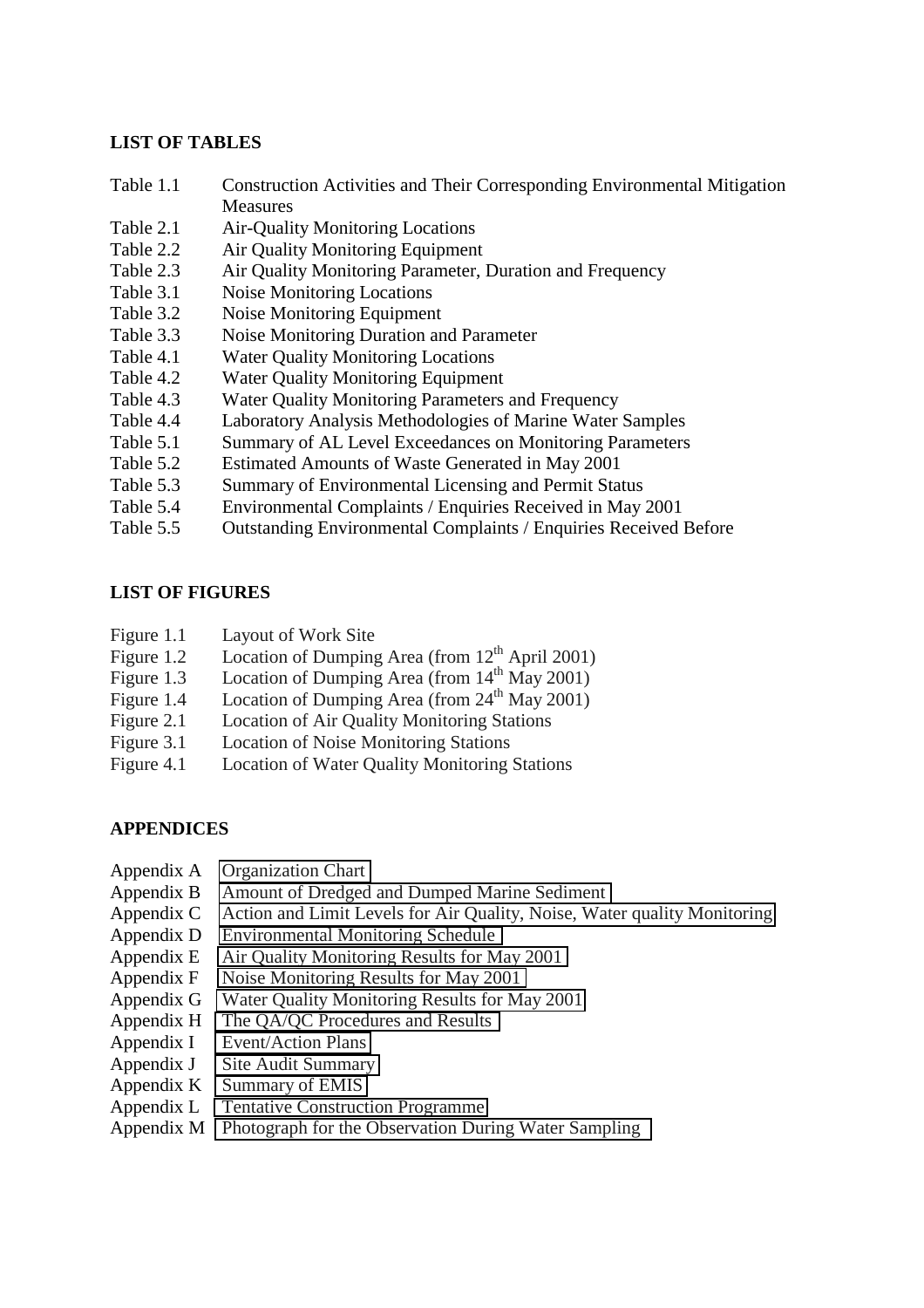### **EXECUTIVE SUMMARY**

This is the second monthly Environmental Monitoring and Audit (EM&A) report for the Project "Construction of Lamma Power Station Extension" prepared by the Environmental Team (ET). This report presents the results of impact monitoring on air quality, noise and marine water quality for the said project in May 2001.

Air, noise and water quality monitoring were performed. The results were checked against the established Action/Limit (AL) levels. An on-site audit was conducted once per week. The implementation status of the environmental mitigation measures, Event/Action Plan and environmental complaint handling procedures were also checked.

#### **Environmental Monitoring Works**

All monitoring work at designated stations was performed on schedule in the reporting period.

#### *Air Quality*

No exceedance of Action and Limit levels for air quality was recorded in the month.

#### *Noise*

With the availability of the Construction Noise Permits, construction work was carried out during the restricted hours including evening time and holidays and night-time. No exceedance of Action and Limit levels for noise was recorded in the month.

#### *Water Quality*

A total of one hundred cases of Action level exceedance and fifty cases of Limit Level exceedance for water quality were recorded in the reporting month. 99 out of 150 cases of action/limit level exceedances were contributed by  $TIN$  and  $NH<sub>3</sub>-N$  while 48 cases by DO. For these exceedances, comprehensive investigations have been carried out. It is found that similar measurement results were also obtained at the control stations during the monitoring period, suggesting that the background DO levels were already low and TIN  $\&$  NH<sub>3</sub>-N levels were already high. Furthermore, when compared with EPD's published monitoring data at the monitoring locations adjacent to Lamma Island, all the measurement results exceeding Action/Limit Levels lay within the range of EPD's data. This indicated that the measured data only reflected the background fluctuation.

Hence, all of these exceedances were considered not related to site activities and have been explained to the satisfaction of EPD. No further action was required. Nevertheless, HEC would review with EPD the impact monitoring programme for water quality and would come up with a better criteria for establishing action and limit levels accordingly.

#### **Site Environmental Audit**

Some malpractices of the contractor contravening the marine dumping permit were spotted by EPD on  $7<sup>th</sup>$  May 2001. The contractor has been warned by HEC to take necessary actions to prevent them from happening again. Site audits were carried out on a weekly basis to monitor environmental issues on the construction site. The site conditions were generally satisfactory. All required mitigation measures were implemented.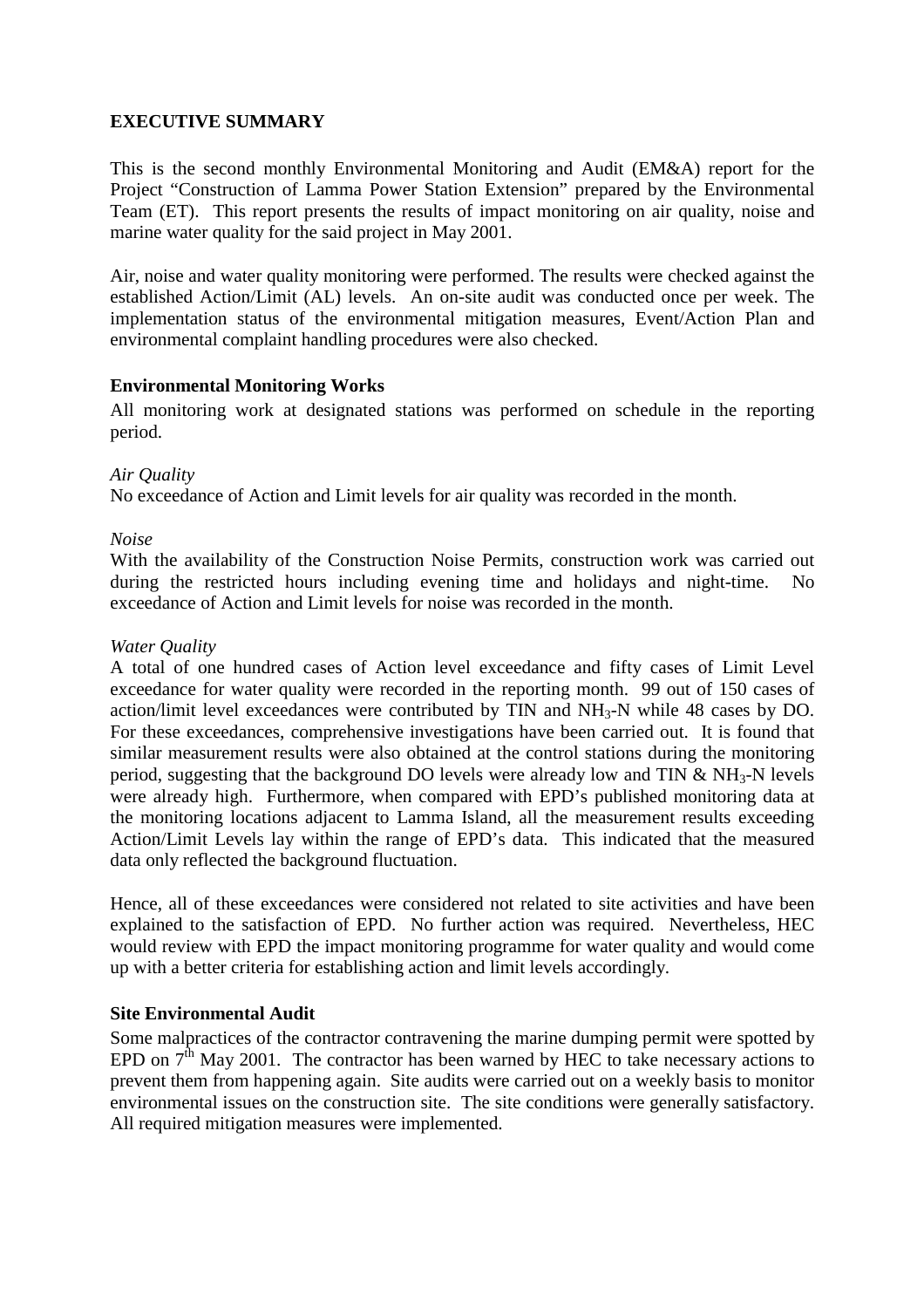#### **Environmental Licensing and Permitting**

| <b>Description</b>                  | Permit No.                                      | <b>Valid Period</b> |          | <b>Issued To</b> | Date of         |
|-------------------------------------|-------------------------------------------------|---------------------|----------|------------------|-----------------|
|                                     |                                                 | From                | To       |                  | <b>Issuance</b> |
| Varied Environmental<br>Permit      | EP-071/2000/A                                   | 22/12/00            |          | <b>HEC</b>       | 22/12/00        |
| <b>Construction Noise</b><br>Permit | GW-UW0109-01                                    | 02/04/01            | 01/10/01 | Contractor       | 31/03/01        |
|                                     | GW-UW0163-01<br>(superceded by<br>GW-UW0180-01) | 24/04/01            | 08/10/01 | Contractor       | 24/04/01        |
|                                     | GW-UW0180-01                                    | 08/05/01            | 18/10/01 | Contractor       | 08/05/01        |
| Dumping Permit                      | EP/MD/01-174                                    | 07/04/01            | 06/10/01 | Contractor       | 27/03/01        |

#### **Implementation Status of Environmental Mitigation Measures**

Environmental mitigation measures for the dredging activities were implemented in the reporting month.

#### **Environmental Complaints**

No complaint was received in the reporting month.

### **Concluding Remarks**

Except the malpractices of the contractor spotted by EPD on  $7<sup>th</sup>$  May 2001, the environmental performance of the project was generally satisfactory.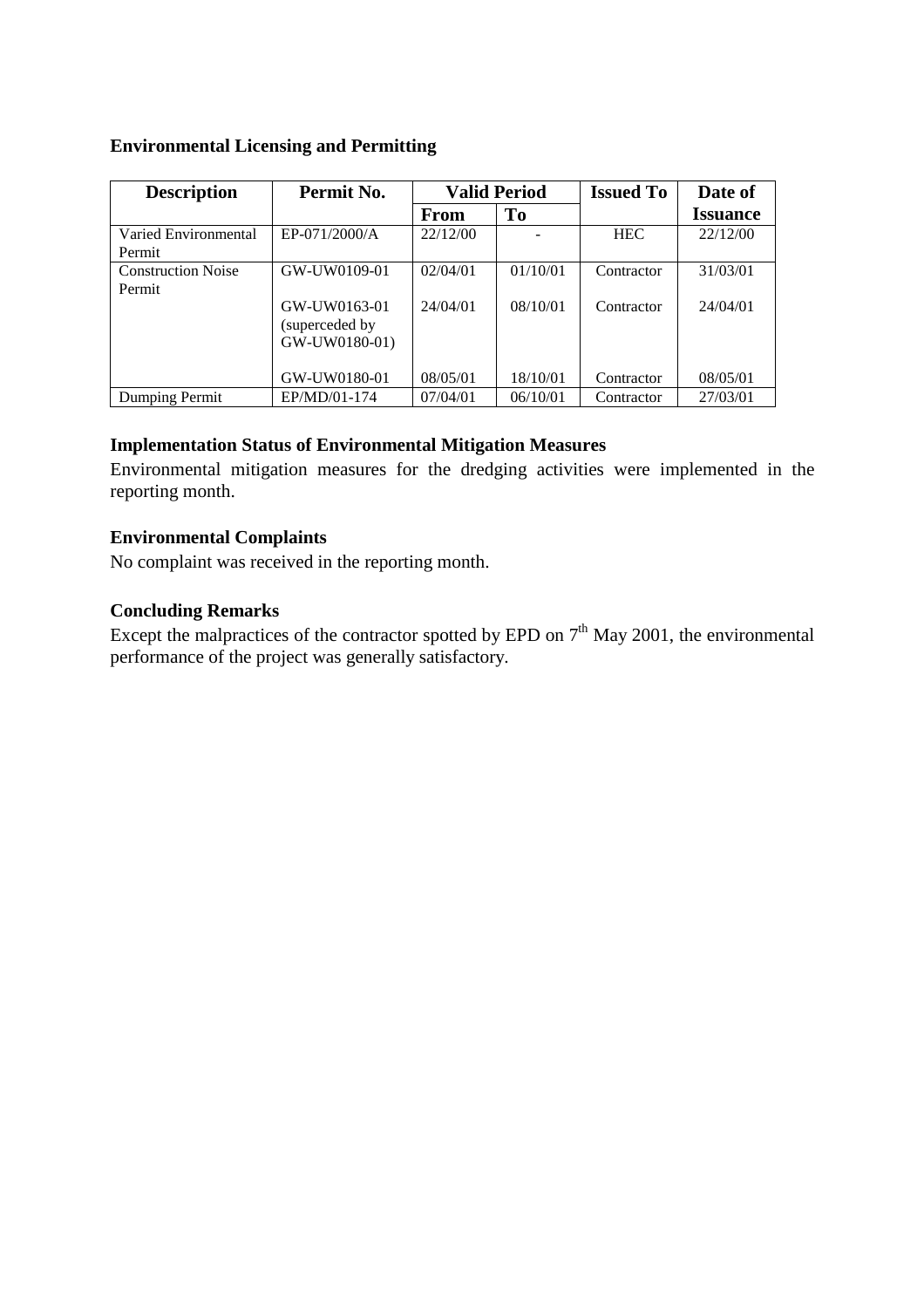### **1. INTRODUCTION**

### **1.1 Background**

The Environmental Team (hereinafter called the "ET") was formed within the Hongkong Electric Co. Ltd (HEC) to undertake Environmental Monitoring and Audit for "Construction of Lamma Power Station Extension" (hereinafter called the "Project"). Under the requirements of Section 6 of Environmental Permit EP-071/2000/A, an EM&A programme for impact environmental monitoring set out in the EM&A Manual (Construction Phase) is required to be implemented. In accordance with the EM&A Manual, environmental monitoring of air quality, noise and water quality and regular environmental audits are required for the Project.

The Project involves the construction of a gas-fired power station employing combined cycled gas turbine technology, forming an extension to the existing Lamma Power Station. The following outlines the key elements of the Project including the construction activities associated with the transmission system and submarine gas pipeline.

- dredging and reclamation to form approximately 22 hectares of usable area;
- construction of six 300MW class gas-fired combined cycle units;
- construction of a gas receiving station;
- construction of a new transmission system linking the Lamma Extension to load centres on Hong Kong Island;
- laying of a gas pipeline for the supply of natural gas to the new power station

This report summarizes the environmental monitoring and audit work for the Project for the month of May 2001

### **1.2 Project Organisation**

An Environmental Management Committee (EMC) has been set up in HEC to oversee the Project. The management structure includes the following:

- Environmental Protection Department (The Authority);
- Environmental Manager (The Chairman of the Environmental Management Committee);
- Engineer;
- Independent Environmental Checker (IEC);
- Environmental Team (ET);
- Contractor.

The project organisation chart for the construction EM&A programme is shown in Appendix A.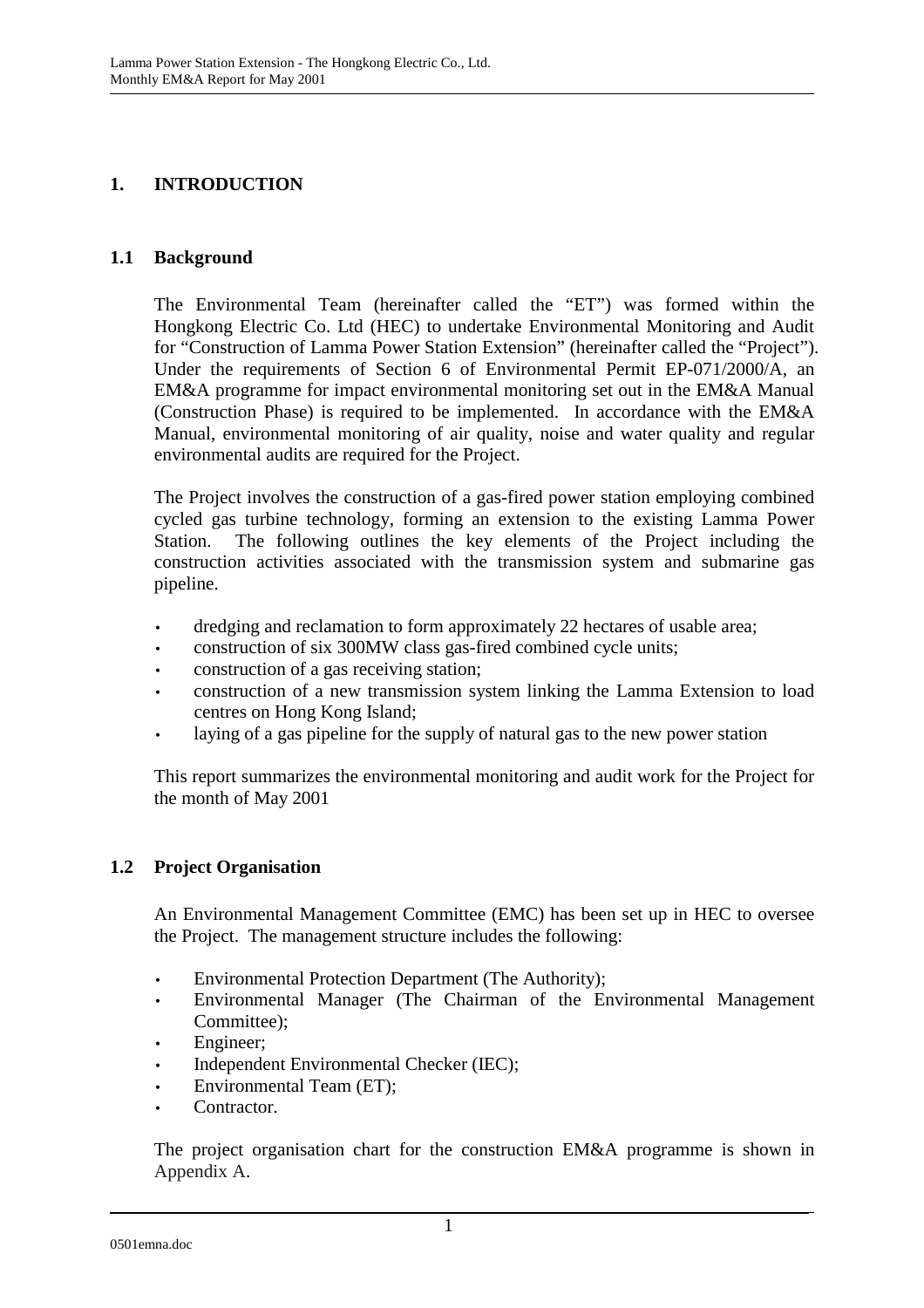### **1.3 Construction Works undertaken during the Reporting Month**

Construction activities undertaken during the reporting month were dredging and dumping of dredged mud. A Layout Plan showing the dredging locations for the Project is shown in Figure 1.1. The total volume of dredged material from  $1<sup>st</sup>$  to  $31<sup>st</sup>$ May 2001 was  $908,837 \text{m}^3$ . No filling activities were undertaken in the month. Uncontaminated materials were dumped at the assigned location within the South Cheung Chau Spoil Disposal Area and the total dumped volume in May 2001 was 908,837m<sup>3</sup>. The contractor was informed by EPD (via a letter ref: () in EP 60/G1/12-51 XI dated  $3<sup>rd</sup>$  May 2001) of the relocation of the Spoil Disposal Area with effect from  $14<sup>th</sup>$  May 2001. Another relocation of the Spoil Disposal Area effective from  $24<sup>th</sup>$  May 2001 was notified to the contractor by EPD (viz a letter ref: (76) in EP 60/G1/12-51 XI dated  $23<sup>rd</sup>$  May 2001). Figure 1.2, Figure 1.3 and Figure 1.4 show all dumping locations for this project in May 2001. Daily records of dredged / dumped volume are presented in Appendix B.

The main construction activities carried out during the reporting month and the corresponding environmental mitigation measures are summarized in Table 1.1. The implementation of major mitigation measures in the month is provided in Appendix K.

| <b>Item</b> | <b>Construction</b><br><b>Activities</b> | <b>Environmental Mitigation Measures</b>                                                                                                                                                                                                                                                                                                                                                 |
|-------------|------------------------------------------|------------------------------------------------------------------------------------------------------------------------------------------------------------------------------------------------------------------------------------------------------------------------------------------------------------------------------------------------------------------------------------------|
|             | Dredging                                 | The following mitigation measures related to dredging<br>have been implemented:<br>Installation of silt curtains;<br>a.<br>b. Allowable equipment configuration and<br>maximum rates of dredging;<br>c. Appropriate procedures for preventing<br>leakage/spillage of dredged materials during<br>loading and transport;<br>d. Dredging equipment equipped with silencers or<br>mufflers. |

Table 1.1 Construction Activities and Their Corresponding Environmental Mitigation Measures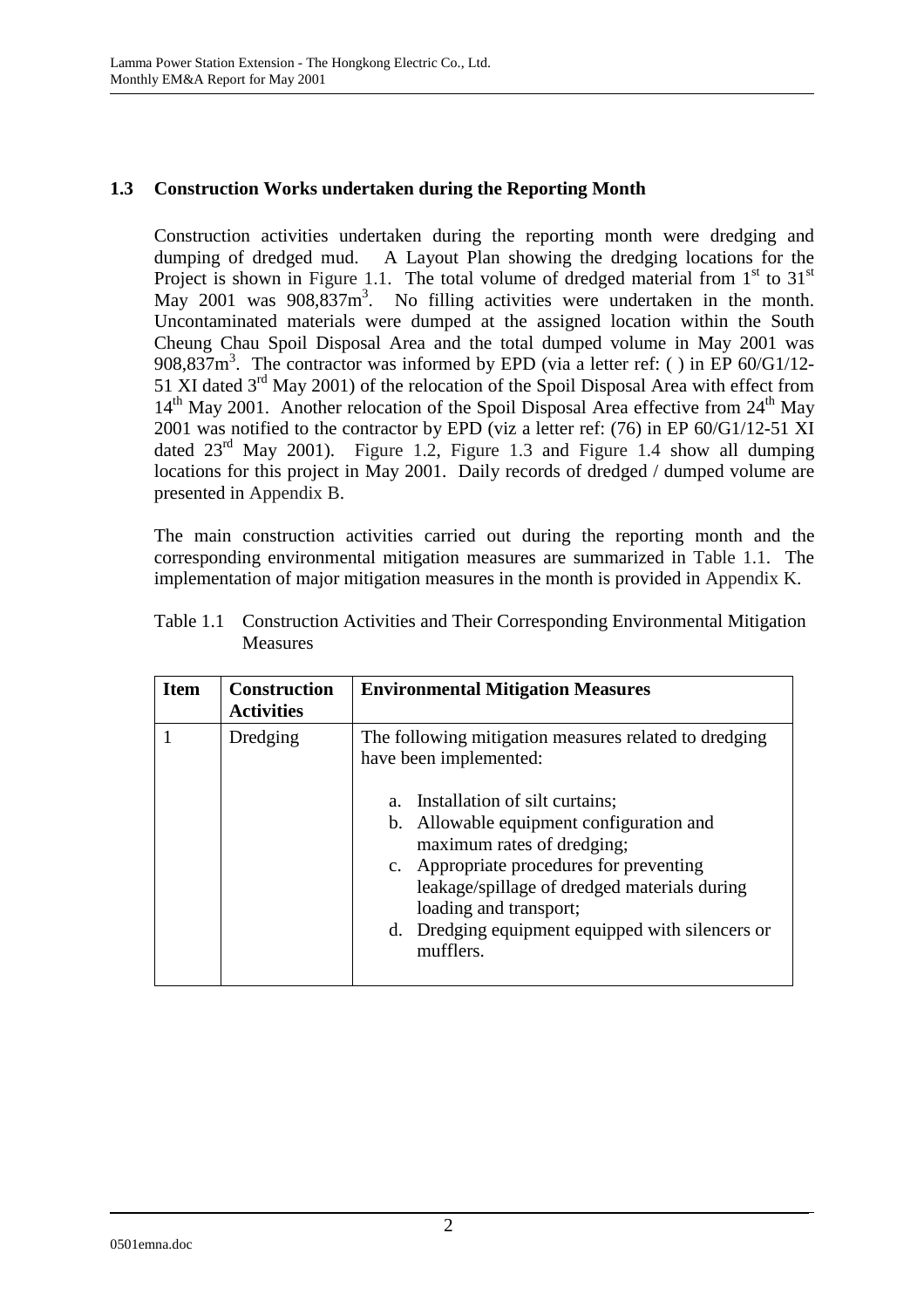### **1.4 Summary of EM&A Requirements**

The EM&A program requires environmental monitoring for air, noise and water quality. Regular environmental site audits for air quality, noise, water quality and waste management were carried out. The detailed EM&A monitoring work for air quality, noise and water quality are described in Sections 2, 3 and 4 respectively.

The following environmental audits are summarized in Section 5 of this report:

- Environmental monitoring results;
- Waste Management Records;
- Weekly site audit results;
- The status of environmental licensing and permits for the Project;
- The implementation status of environmental protection and pollution control/ mitigation measures.

Future key issues will be reported in Section 6 of this report.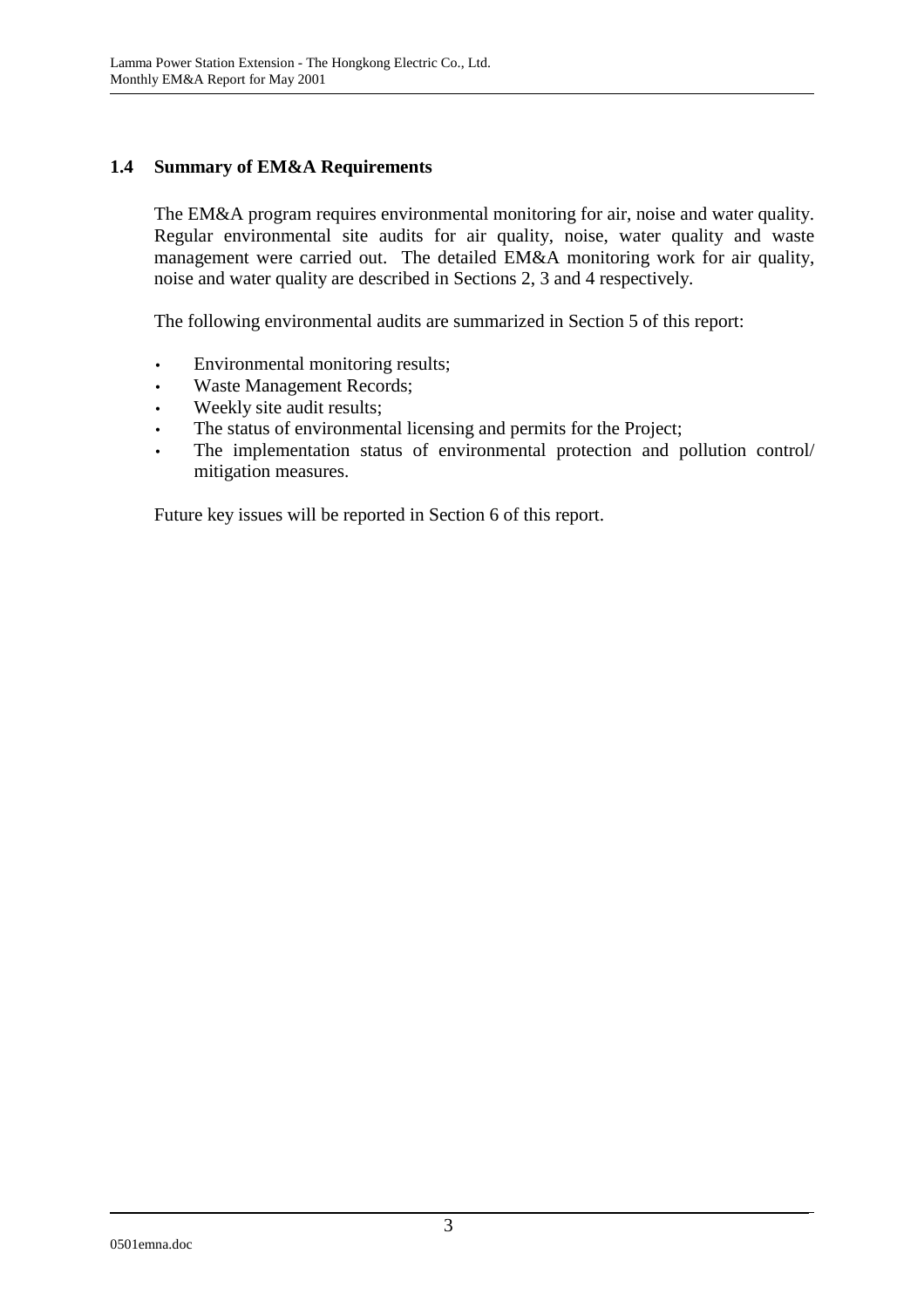

Figure 1.1 Layout of Work Site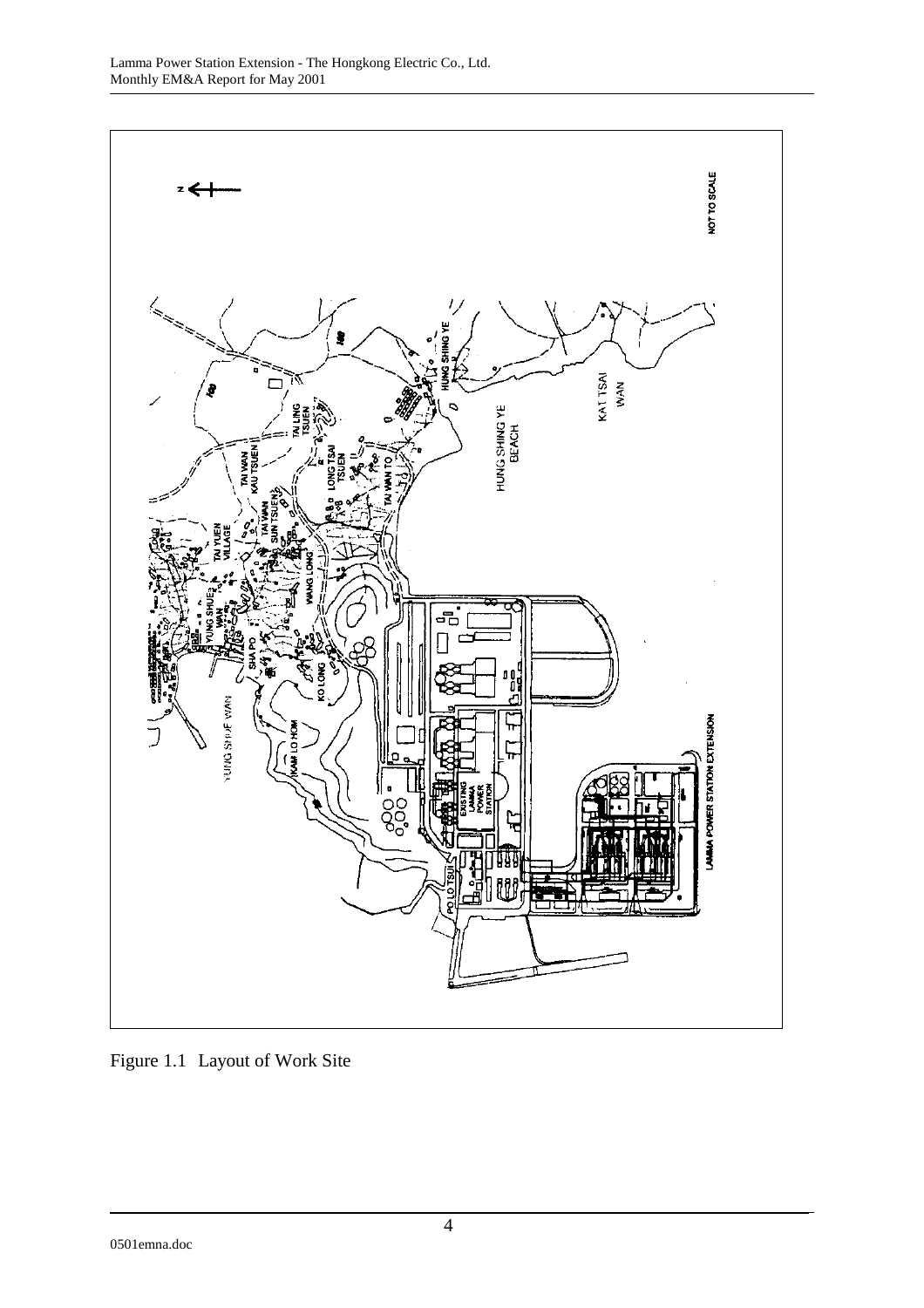

Figure 1.2 Location of Dumping Area (from  $12<sup>th</sup>$  April 2001)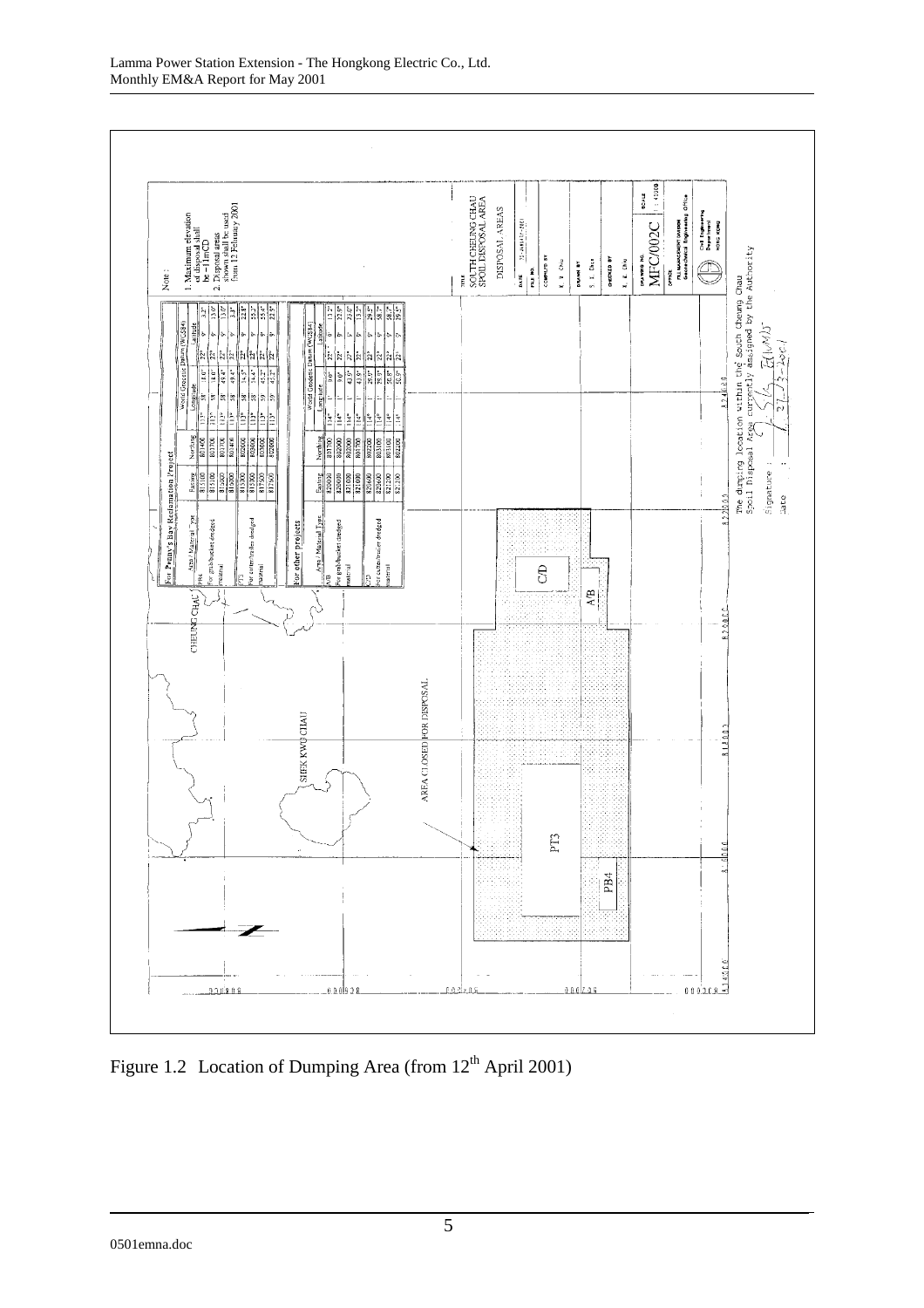

Figure 1.3 Location of Dumping Area (from  $14<sup>th</sup>$  May 2001)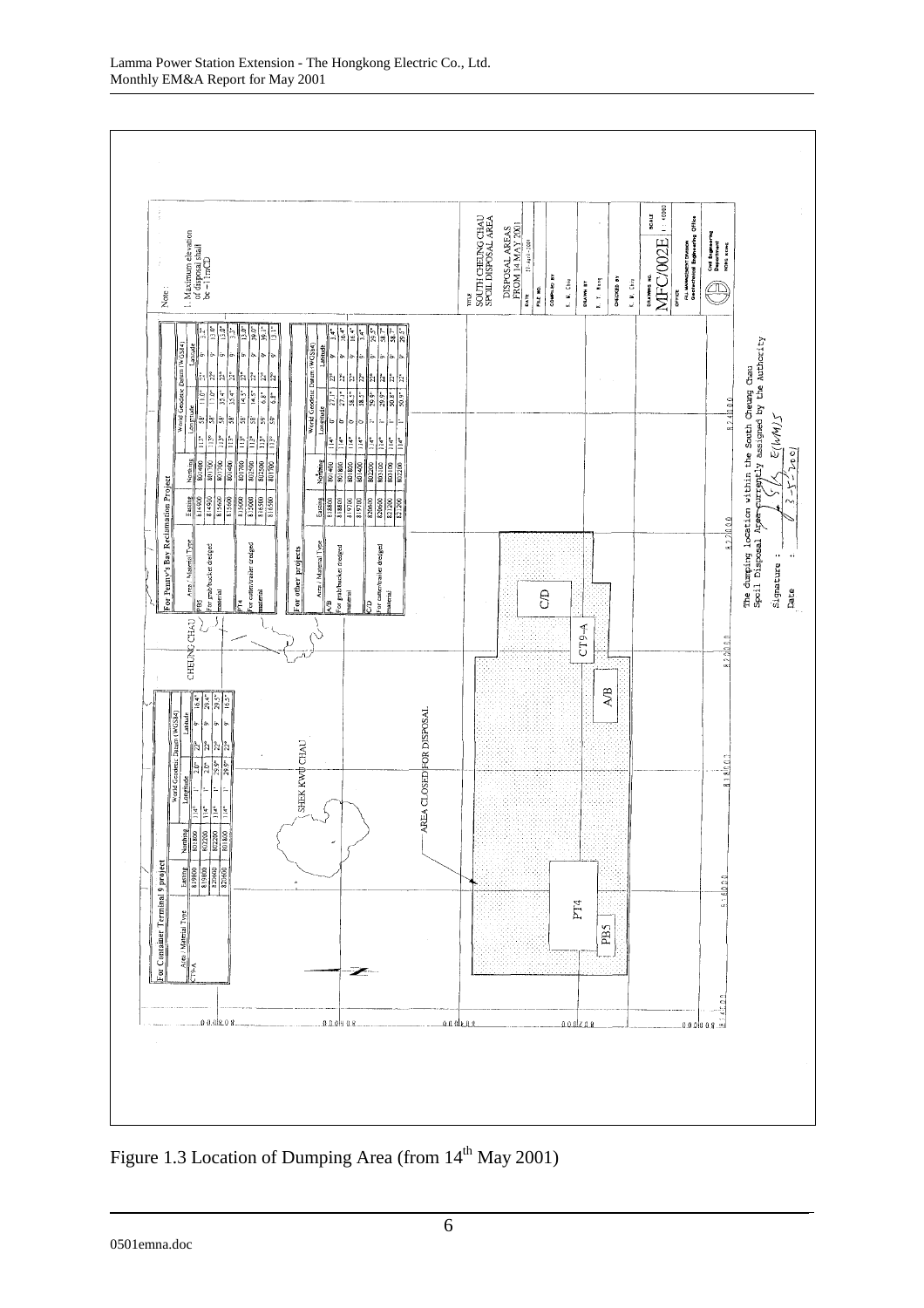

Figure 1.4 Location of Dumping Area (from 24<sup>th</sup> May 2001)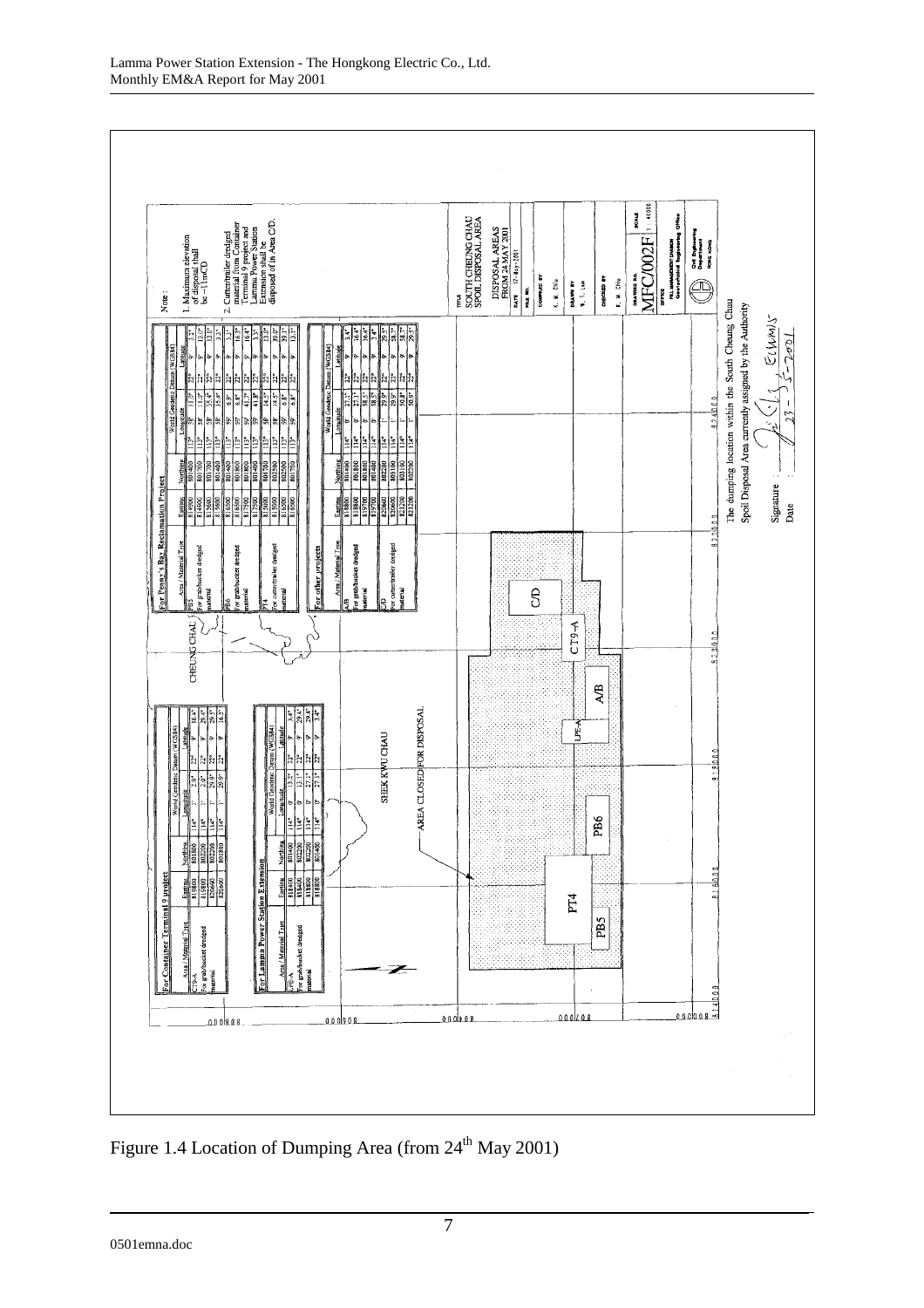# **2. AIR QUALITY**

### **2.1 Monitoring Requirements**

1-hour and 24-hour TSP monitoring at agreed frequencies were conducted to monitor air quality. The impact monitoring data were checked against the Action/Limit Levels as determined in the Baseline Monitoring Report (Construction Phase). Appendix C shows the established Action/Limit Levels for Air Quality.

### **2.2 Monitoring Locations**

Three dust monitoring locations were selected for 1-hour TSP sampling (AM1, AM2 & AM3) while four monitoring locations were selected for 24-hour TSP sampling (AM1, AM2, AM3 and AM4). Table 2.1 tabulates the monitoring stations. The locations of the monitoring stations are shown in Figure 2.1.

| <b>Location I.D.</b> | <b>Description</b> |
|----------------------|--------------------|
| AM1                  | Reservoir          |
| AM2                  | <b>East Gate</b>   |
| AM3                  | Ash Lagoon         |
| AM4                  | Tai Yuen Village   |

Table 2.1 Air-Quality Monitoring Locations

## **2.3 Monitoring Equipment**

Continuous 24-hour TSP air quality monitoring was performed using the GS2310 High Volume Air Samplers (HVAS), Partisol Model 2000 Sampler and the MINIVOL Portable Sampler at AM1&2, AM3 and AM4 respectively. TEOM Model 1400a continuous dust monitors were used to carry out 1-hour TSP monitoring at AM1, AM2 and AM3. Table 2.2 summarises the equipment used in dust monitoring.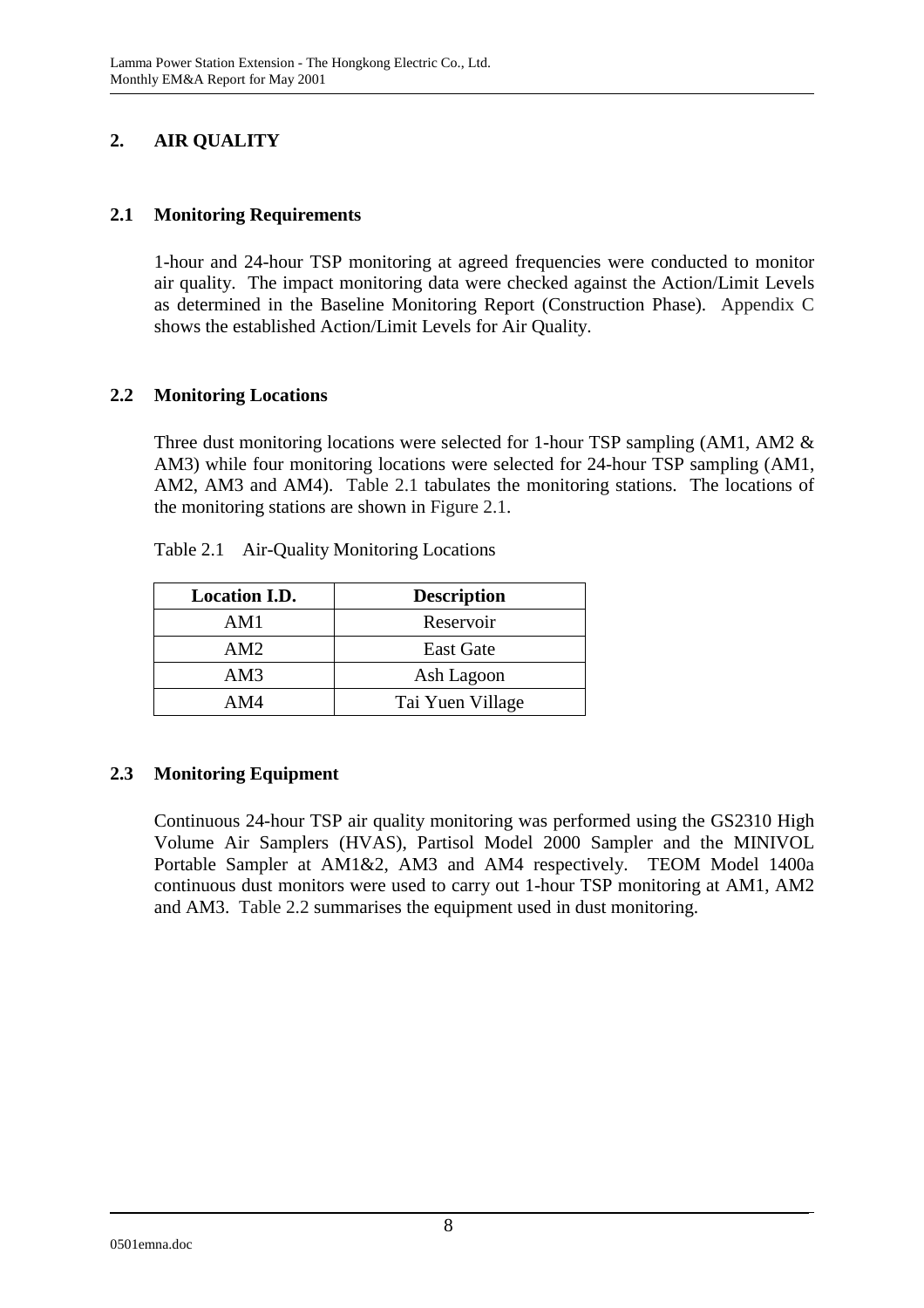| Equipment                        | <b>Model and Make</b>     |
|----------------------------------|---------------------------|
| 24-hour sampling:                |                           |
| <b>HVAS</b> Sampler              | Model GS2310              |
|                                  | Anderson Instruments Inc. |
| Partisol Air Sampler             | Partisol Model 2000       |
|                                  | Rupprecht & Patashnick    |
| <b>MINIVOL Portable Sampler</b>  | <b>AIRMETRICS</b>         |
| 1-hour sampling:                 |                           |
| <b>Continuous TSP Dust Meter</b> | <b>TEOM Model 1400a</b>   |
|                                  | Rupprecht & Patashnick    |

Table 2.2 Air Quality Monitoring Equipment

## **2.4 Monitoring Parameters, Frequency and Duration**

Table 2.3 summarises the monitoring parameters, duration and frequency of air quality monitoring. The monitoring schedule for the reporting month is shown in Appendix D.

|  |  | Table 2.3 Air Quality Monitoring Parameter, Duration and Frequency |  |  |
|--|--|--------------------------------------------------------------------|--|--|
|--|--|--------------------------------------------------------------------|--|--|

| <b>Monitoring</b><br><b>Stations</b> | <b>Parameter</b> | <b>Duration</b> | <b>Frequency</b>              |
|--------------------------------------|------------------|-----------------|-------------------------------|
| AM1                                  | 1-hour TSP       |                 | 3 hourly samples every 6 days |
|                                      | 24-hour TSP      | 24              | Once every 6 days             |
| AM2                                  | 1-hour TSP       |                 | 3 hourly samples every 6 days |
|                                      | 24-hour TSP      | 24              | Once every 6 days             |
| AM3                                  | 1-hour TSP       |                 | 3 hourly samples every 6 days |
|                                      | 24-hour TSP      | 24              | Once every 6 days             |
| AM4                                  | 24-hour TSP      | 24              | Once every 6 days             |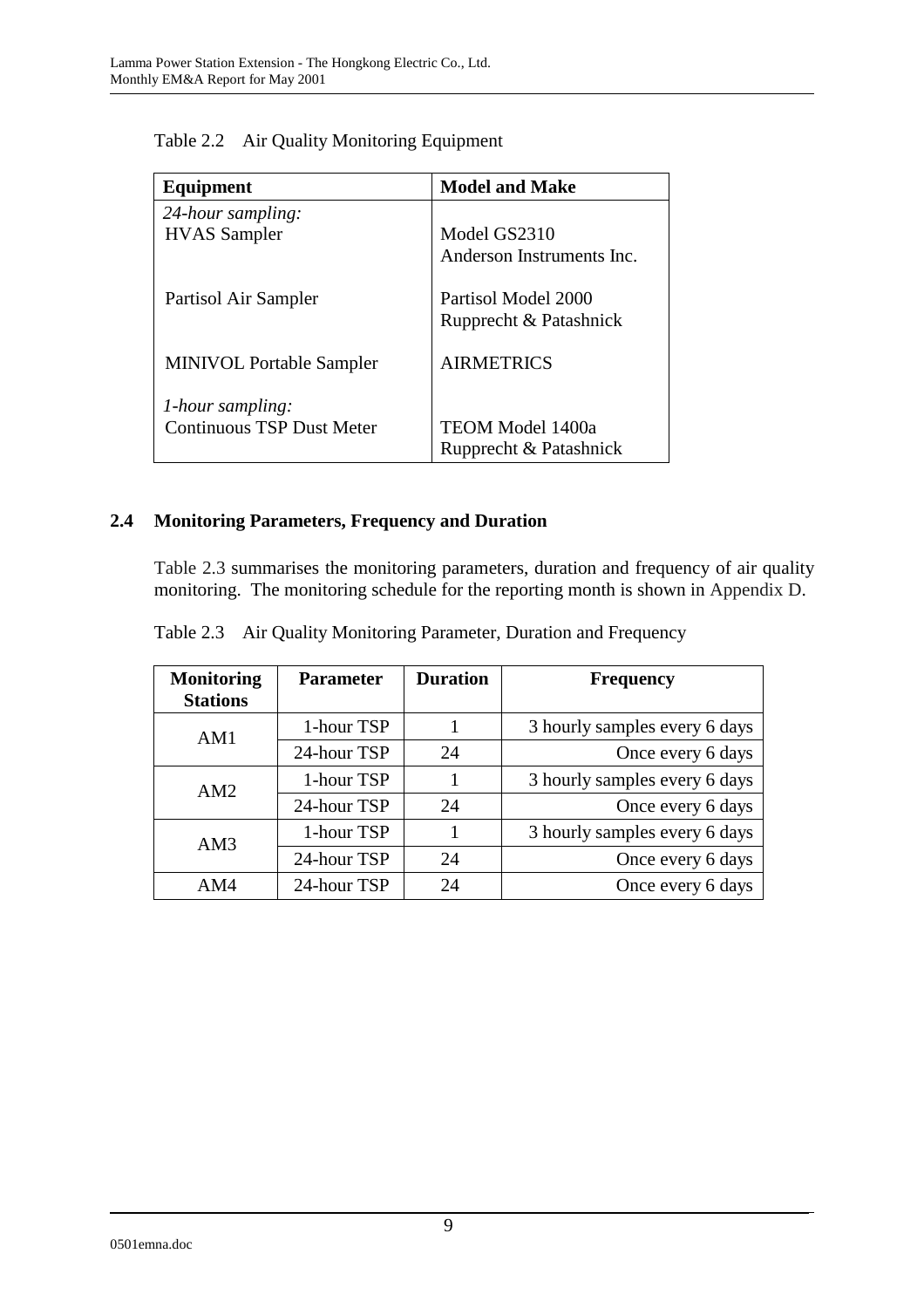## **2.5 Monitoring Procedures and Calibration Details**

24- hour TSP Monitor:

### *Preparation of Filter Papers*

- Visual inspection of filter papers was carried out to ensure that there were no pinholes, tears and creases;
- The filter papers were then labelled before sampling.
- The filter papers were equilibrated at room temperature and relative humidity  $<$  50% for at least 24 hours before weighing.

### *Field Monitoring*

- During collection of the sampled filter paper, the information on the elapse timer was logged. Site observations around the monitoring stations, which might have affected the monitoring results, were also recorded. Major pollution sources, if any, would be identified and reported. The flow record chart for the previous sampling was checked to see if there was any abnormality.
- The post-sampling filter papers were removed carefully from the filter holder and folded to avoid loss of fibres or dust particles from the filter papers;
- The filter holder and its surrounding were cleaned;
- Α pre-weighed blank filter paper for the next sampling was put in place and aligned carefully. The filter holder was then tightened firmly to avoid leakage;
- A new flow record chart was loaded into the flow recorder;
- The programmable timer was set for the next 24 hrs sampling period,  $\pm 1/2$  hr;
- The post-sampling filter papers were equilibrated at room temperature and relative humidity < 50% for at least 24 hours before weighing.

### 1- hour TSP Monitor:

- The following parameters of the TEOM model dust meters are regularly checked to ensure proper functionality:
	- o Mass concentration;
	- o Total mass;
	- o Frequency of the tapered element;
	- o Electrical noise;
	- o Main flow;
	- o Auxiliary flow.

### *Maintenance & Calibration*

- The monitoring equipment and their accessories are maintained in good working conditions.
- Monitoring equipment is calibrated at monthly intervals. Calibration details are shown in Appendix H.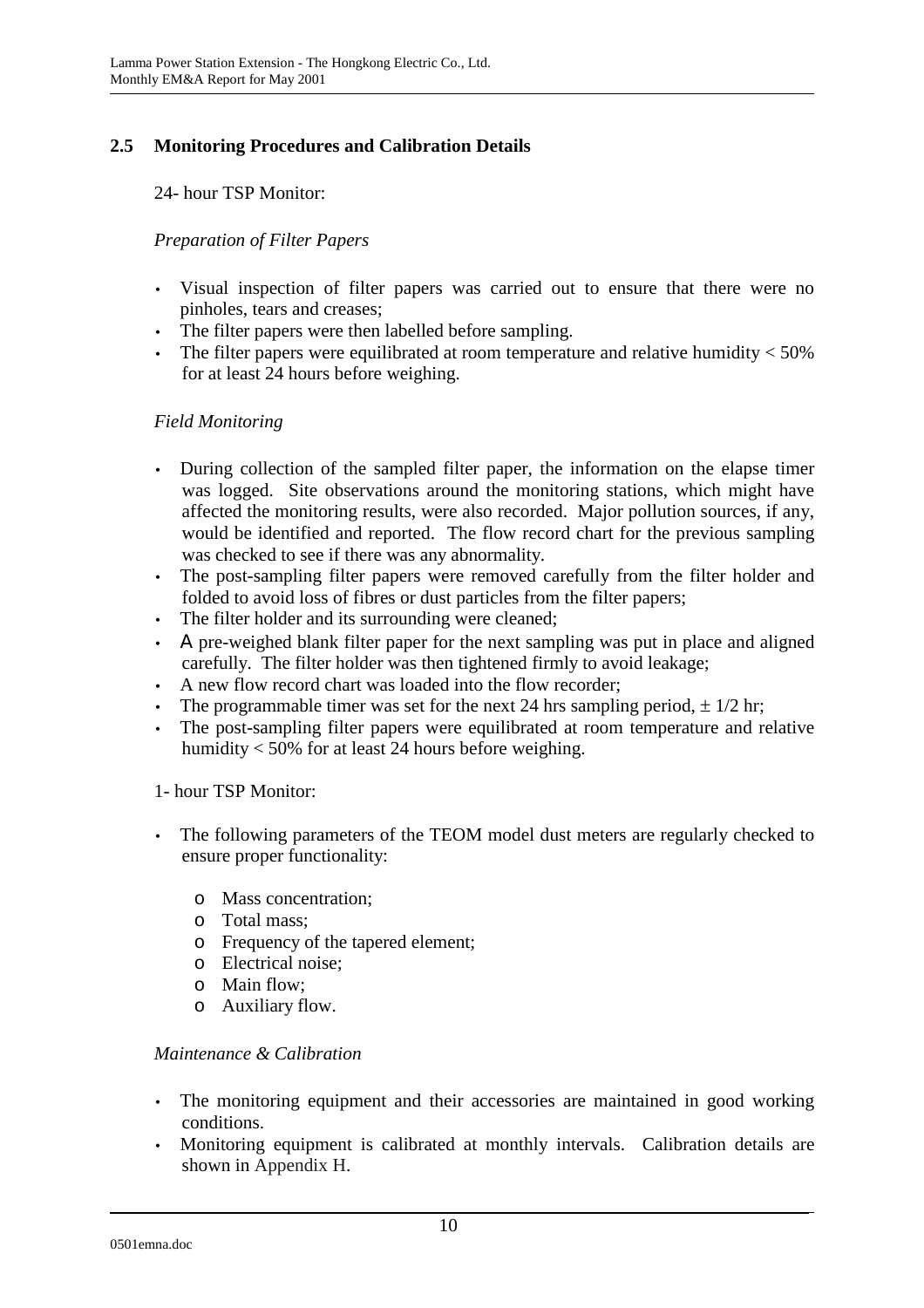### **2.6 Results And Observations**

Dust monitoring was conducted as scheduled in the reporting month. All monitoring data and graphical presentation of the monitoring results are provided in Appendix E. Key findings and observations are provided below:

*1-hour TSP* 

No exceedance of 1-hour TSP Action/Limit Level was recorded in the month.

*24-hour TSP* 

No exceedance of 24-hour TSP Action/Limit Level was recorded in the month.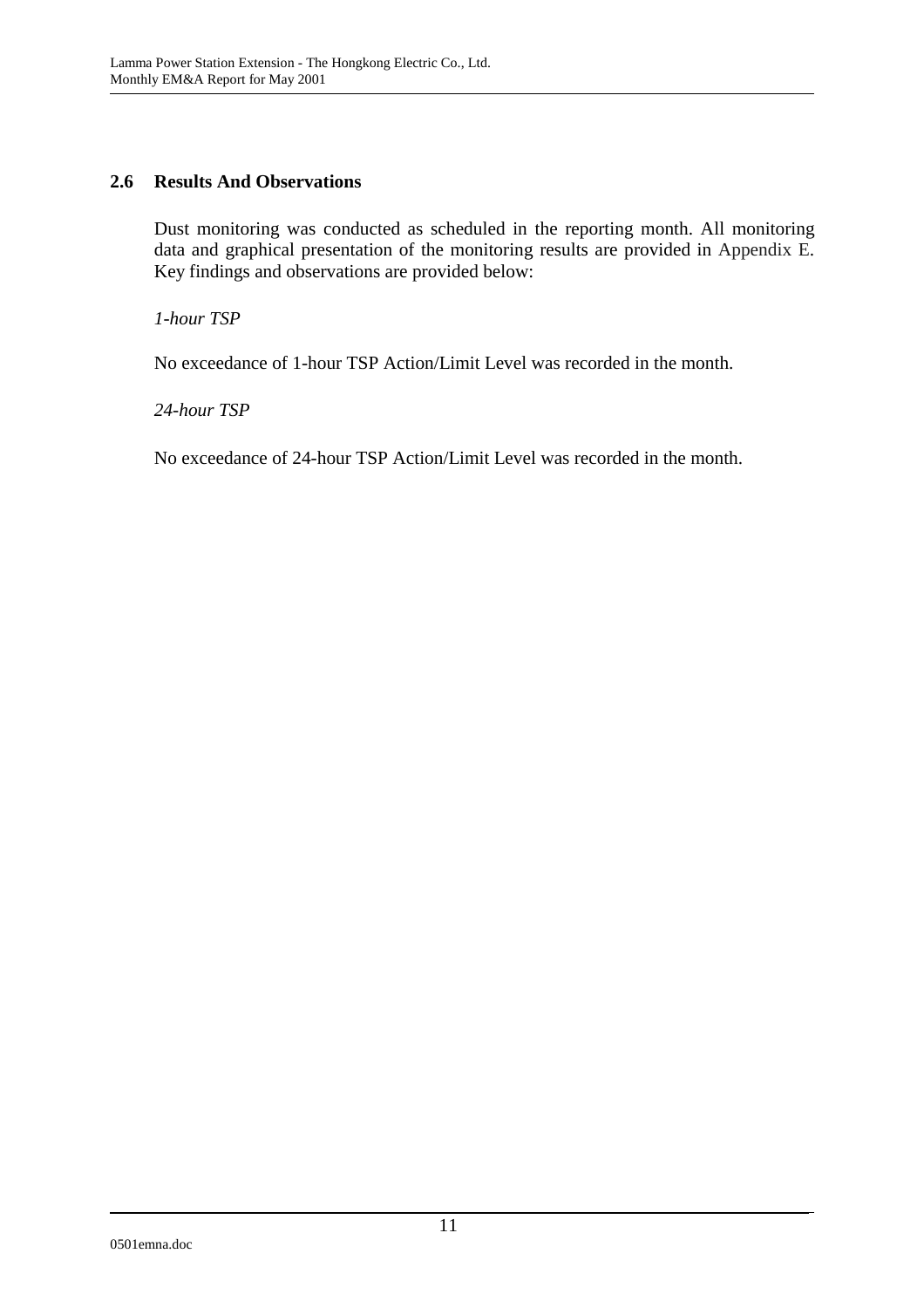

Figure 2.1 Location of Air Quality Monitoring Stations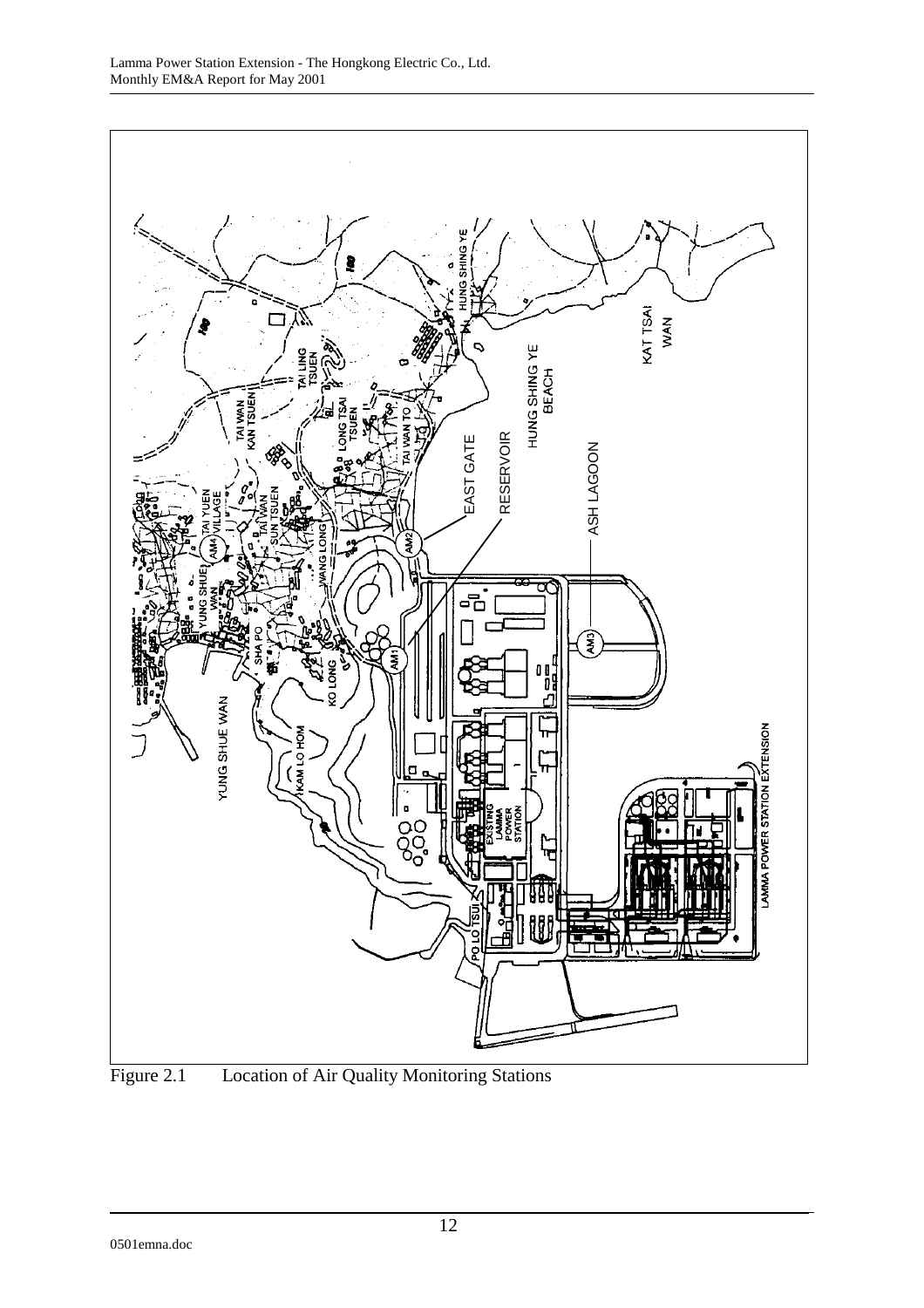### **3. NOISE**

#### **3.1 Monitoring Requirements**

Continuous noise alarm monitoring at Ash Lagoon/Ching Lam were carried out to calculate the noise contributed by the construction activities at the two critical NSR's, viz Long Tsai Tsuen/Hung Shing Ye and the school within the village of Tai Wan San Tsuen. The impact monitoring data for construction noise other than percussive piling were checked against the limit levels specified in the EM&A Manual. With the availability of the construction noise permits, impact monitoring for the construction work during the restricted hours was also carried out. Section 5 presents the details of the construction noise permits.

As there were no activities for the construction of the transmission system, no manual noise measurement at the Pak Kok Tsui residences was carried out in the reporting month. Appendix C shows the established Action/Limit Levels for noise.

### **3.2 Monitoring Locations**

In accordance with the EM&A manual, the identified noise monitoring locations are listed in Table 3.1 and shown in Figure 3.1.

| Table 3.1 | Noise Monitoring Locations |
|-----------|----------------------------|
|-----------|----------------------------|

| <b>Purpose of noise monitoring</b> | <b>Monitoring Location</b> |
|------------------------------------|----------------------------|
| Lamma Extension                    | Ash Lagoon                 |
| Lamma Extension                    | Ching Lam                  |

### **3.3 Monitoring Equipment**

The sound level meters used for noise monitoring complied with International Electrotechnical Commission Publications 651:1979 (Type 1) and 804:1985 (Type 1). The noise monitoring equipment used is shown in Table 3.2.

| Equipment                      | <b>Model</b> |
|--------------------------------|--------------|
| Sound level meter              | Rion NA-27   |
| Calibrator (IEC 60942 Class 1) | Rion NC-74   |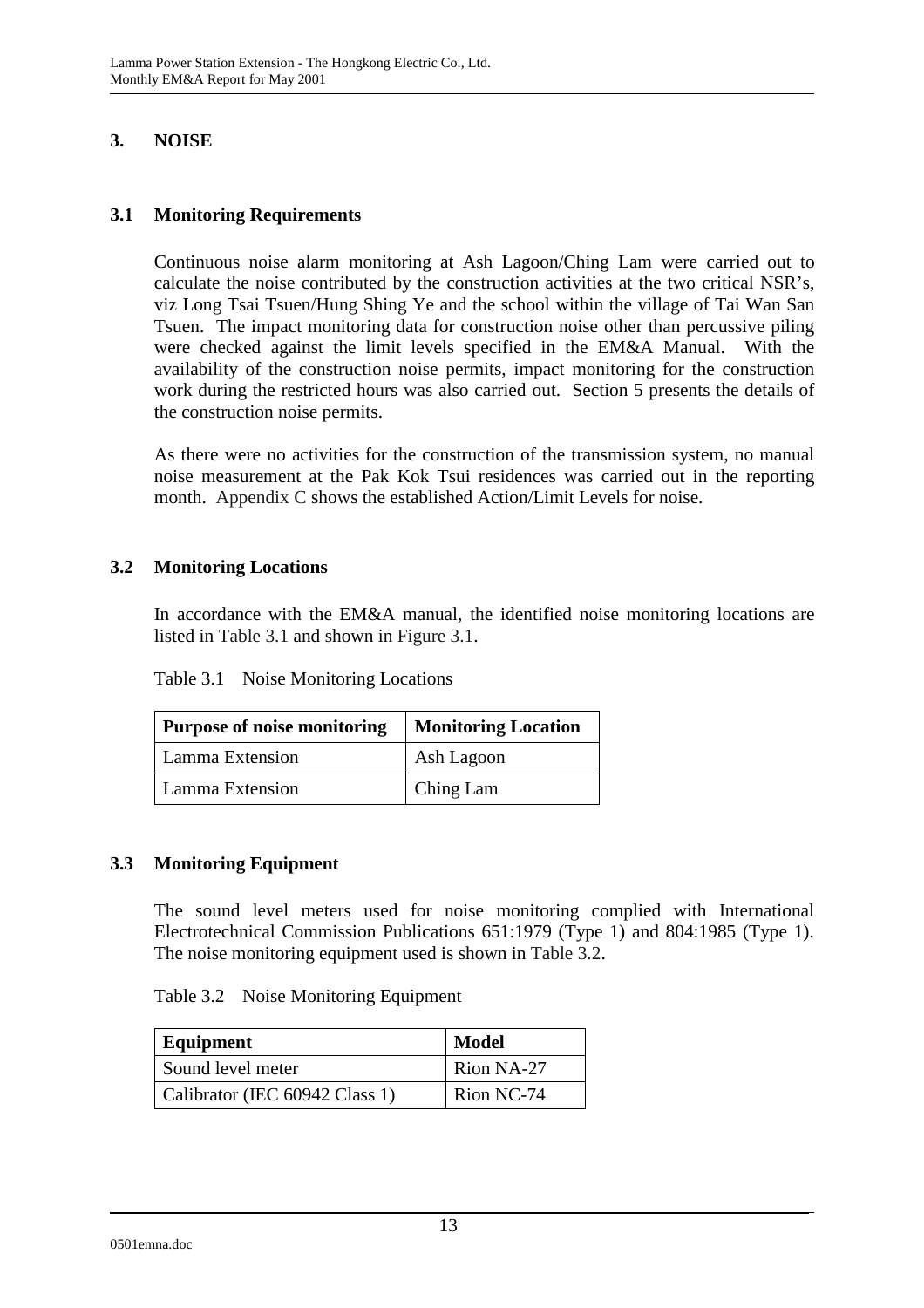### **3.4 Monitoring Parameters, Frequency and Duration**

Continuous noise alarm monitoring of A-weighted Leq levels was carried out at Ash Lagoon and Ching Lam. The measurement duration and parameter of noise monitoring were presented in Table 3.3 as follows:

| Location                | <b>Time Period</b>                                                                                   | <b>Frequency</b>                         | <b>Parameter</b>   |
|-------------------------|------------------------------------------------------------------------------------------------------|------------------------------------------|--------------------|
|                         | Daytime:<br>0700-1900 hrs on normal<br>weekdays                                                      | Daytime:<br>30 minutes                   | 30-min $L_{Aeq}$   |
| Ash Lagoon<br>Ching Lam | Evening-time $&$ holidays:<br>$0700-2300$ hrs on holidays;<br>and 1900-2300 hrs on all<br>other days | Evening-time<br>& holidays:<br>5 minutes | $5$ -min $L_{Aeq}$ |
|                         | Night-time:<br>2300-0700 hrs of next day                                                             | Night-time:<br>5 minutes                 | $5$ -min $L_{Aea}$ |

Table 3.3 Noise Monitoring Duration and Parameter

### **3.5 Monitoring Procedures and Calibration Details**

### *Monitoring Procedures*

The measured noise levels (MNL's) were collected at the noise alarm monitoring stations at Ash Lagoon and Ching Lam. The notional background noise levels (viz. baseline noise data at Ash Lagoon and Ching Lam) were applied to correct the corresponding MNL's in  $30$ -min/5-min L<sub>Aeq</sub>.

A wind speed sensor was installed at Station Building Rooftop. The wind speed signal was used to determine whether the data from Ash Lagoon and Ching Lam noise alarm monitoring stations were affected. The instantaneous data was discarded in case the instantaneous wind speed exceeded 10 m/s. The 30-min/5-min  $L_{Aeq}$  was considered valid only if the amount of valid data was equal to or above 70%.

When calibrating the noise measuring equipment, all observations around the monitoring stations, which might have affected the monitoring results, were recorded.

### *Equipment Calibration*

The sound level meters and calibrators were verified by the manufacturer. Monthly calibration of the noise measuring equipment was carried out. Calibration details are shown in Appendix H.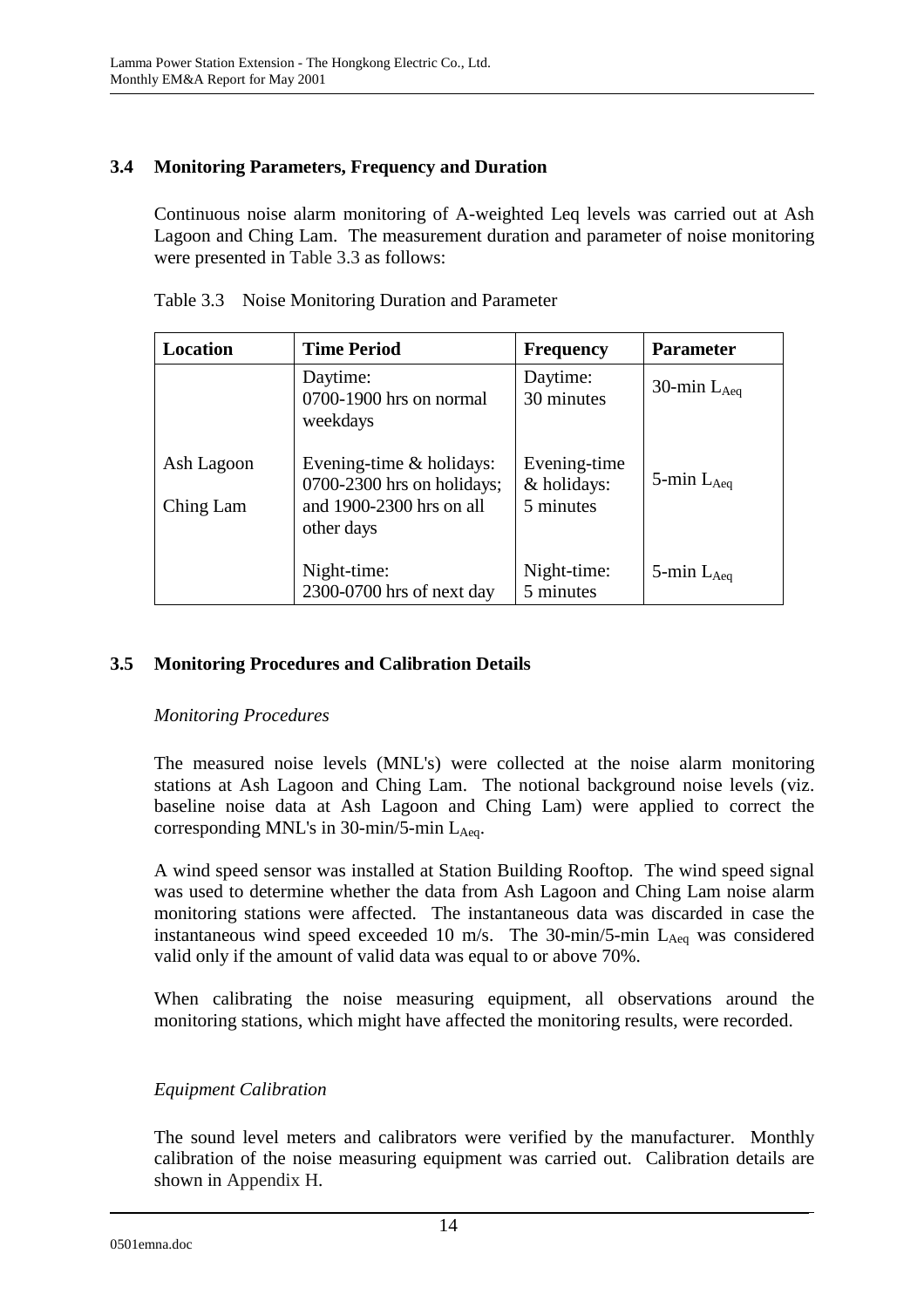### **3.6 Results and Observations**

Continuous noise monitoring was conducted at the two monitoring stations at Ash Lagoon and Ching Lam. All monitoring results and their graphical presentations are provided in Appendix F.

No exceedance of noise Action/Limit Level was recorded in the month.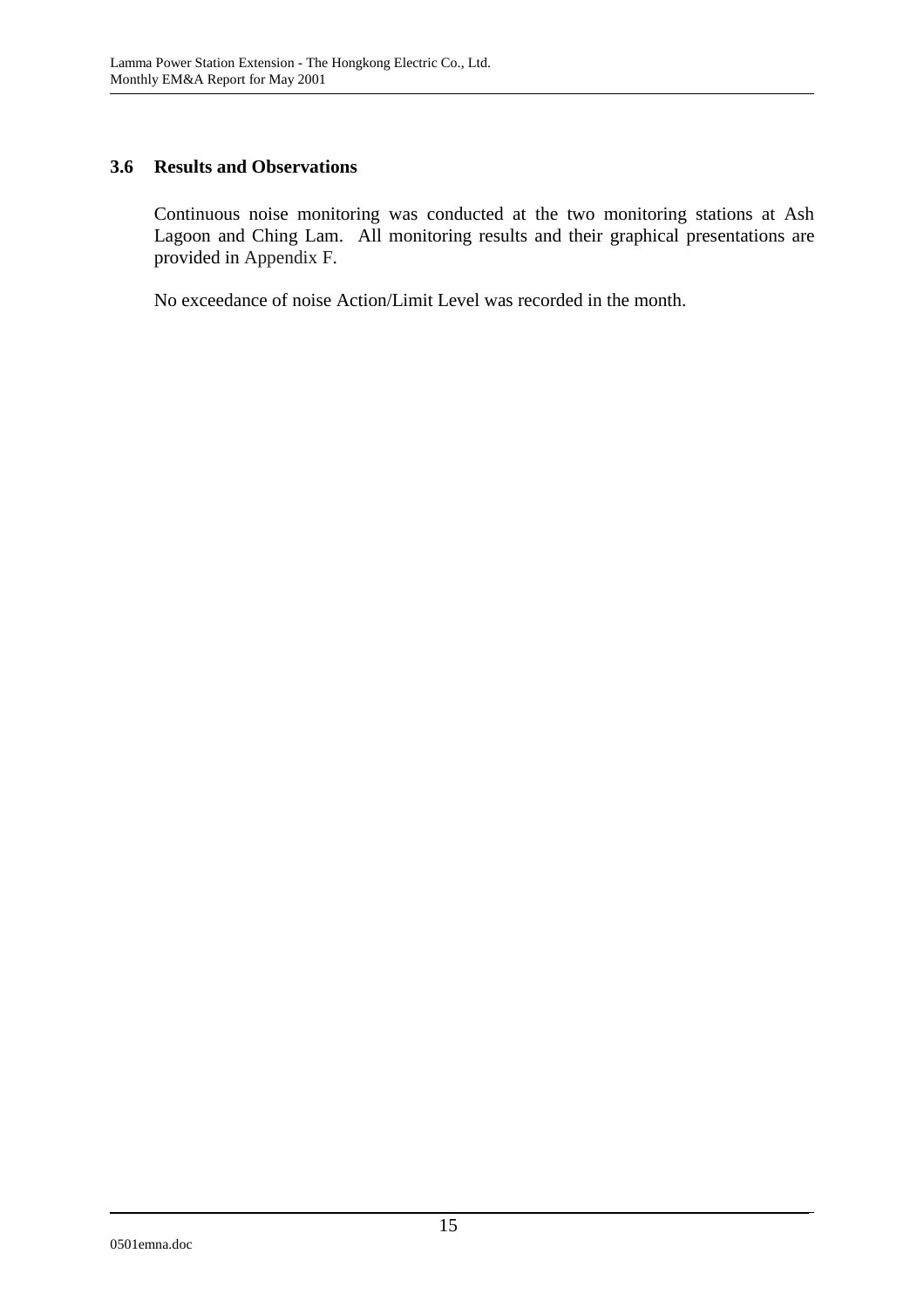

Figure 3.1 Location of Noise Monitoring Stations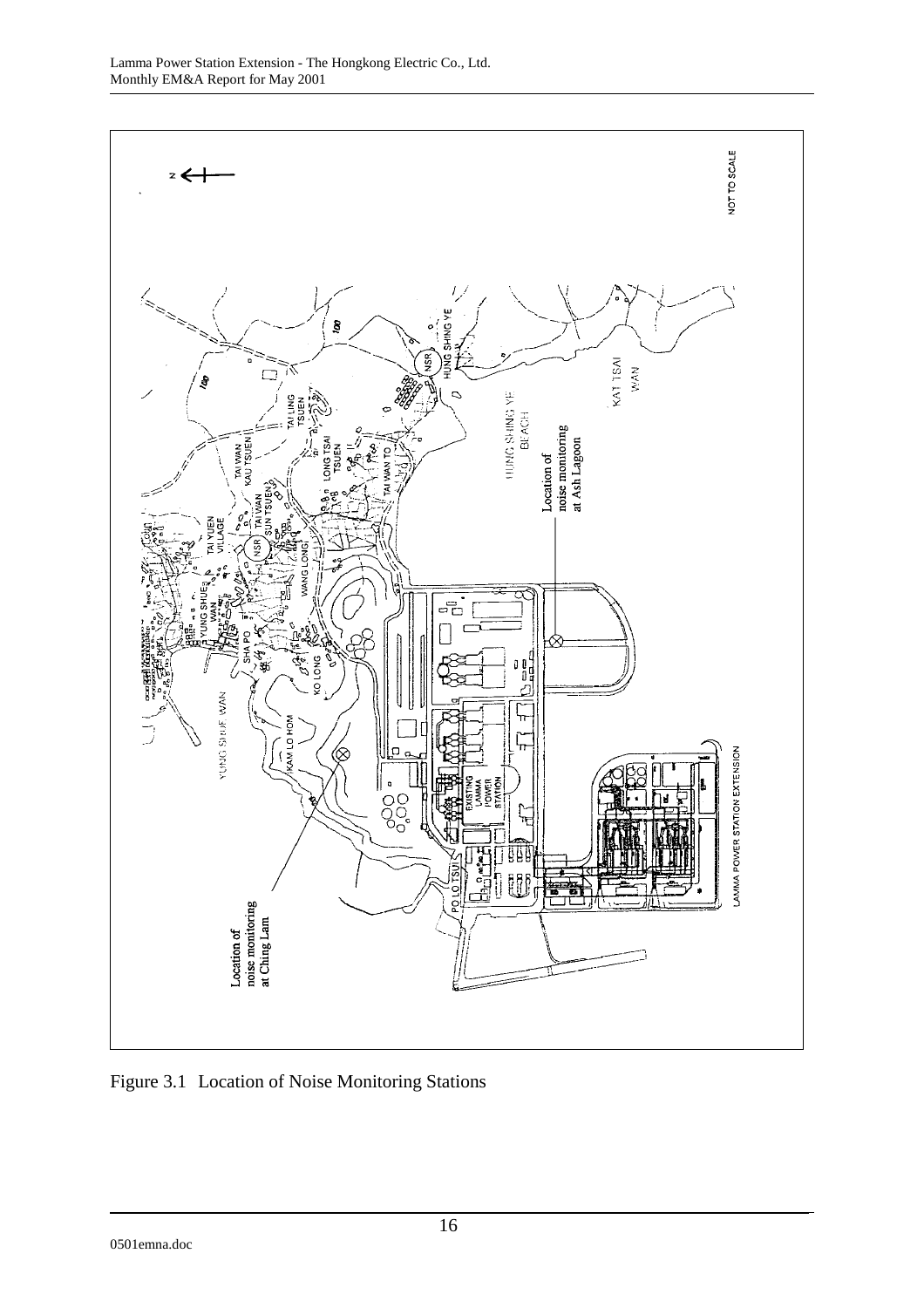## **4. WATER QUALITY MONITORING**

### **4.1 Monitoring Requirements**

Marine water quality monitoring at the monitoring locations adjacent to the dredging and filling operations for Lamma Extension was carried out by a monitoring consultant, HKPC. The purpose was to ensure that any deterioration of water quality could be detected and that timely action would be taken to rectify the situation. The impact monitoring data were checked against the AL levels set out in the Baseline Monitoring Report (Construction Phase). As there were no activities for the laying of the gas pipeline in the reporting month, no water quality impact monitoring at the relevant stations was carried out. Appendix C shows the established Action/Limit Levels for water quality.

### **4.2 Monitoring Locations**

A total of twelve water quality monitoring locations were selected. 7 Sensitive Receiver (SR) stations were chosen on the basis of their proximity to the dredging and filling operations, 5 Marine Control Stations (C) as recommended in the EIA were selected to facilitate comparison of the water quality of the SR stations with ambient water quality conditions. Table 4.1 describes the locations of these monitoring stations. Their locations are shown in Figure 4.1.

| <b>Type</b>                | <b>Monitoring</b><br><b>Location</b> | <b>HK Metric</b><br>Grid E | <b>HK Metric</b><br><b>Grid N</b> |
|----------------------------|--------------------------------------|----------------------------|-----------------------------------|
| Sensitive                  | SR <sub>1</sub>                      | 830 224                    | 811 528                           |
| Receiver                   | SR <sub>2</sub>                      | 829 004                    | 810 903                           |
| Stations                   | SR3                                  | 829 194<br>$(829\;166)^t$  | 808 600<br>$(808592)^{1}$         |
|                            | SR4                                  | 830 119                    | 808 650                           |
|                            | SR <sub>5</sub>                      | 830 386                    | 807 189                           |
|                            | SR <sub>6</sub>                      | 829 977                    | 805 758                           |
|                            | SR7                                  | 829 566                    | 804 545                           |
| Marine                     | C <sub>1</sub>                       | 830 542                    | 813 492                           |
| Control<br><b>Stations</b> | C <sub>2</sub>                       | 828 608                    | 813 492                           |
|                            | C <sub>3</sub>                       | 826 776                    | 809 978                           |
|                            | C <sub>4</sub>                       | 826 776                    | 806 464                           |
|                            | C5                                   | 830 440                    | 802 186                           |

Table 4.1 Water Quality Monitoring Locations

*1. Due to the construction programme, the monitoring location SR3 was slightly shifted since the monitoring on 16th April 2001. EPD has verbally been informed of the shift of the monitoring location.*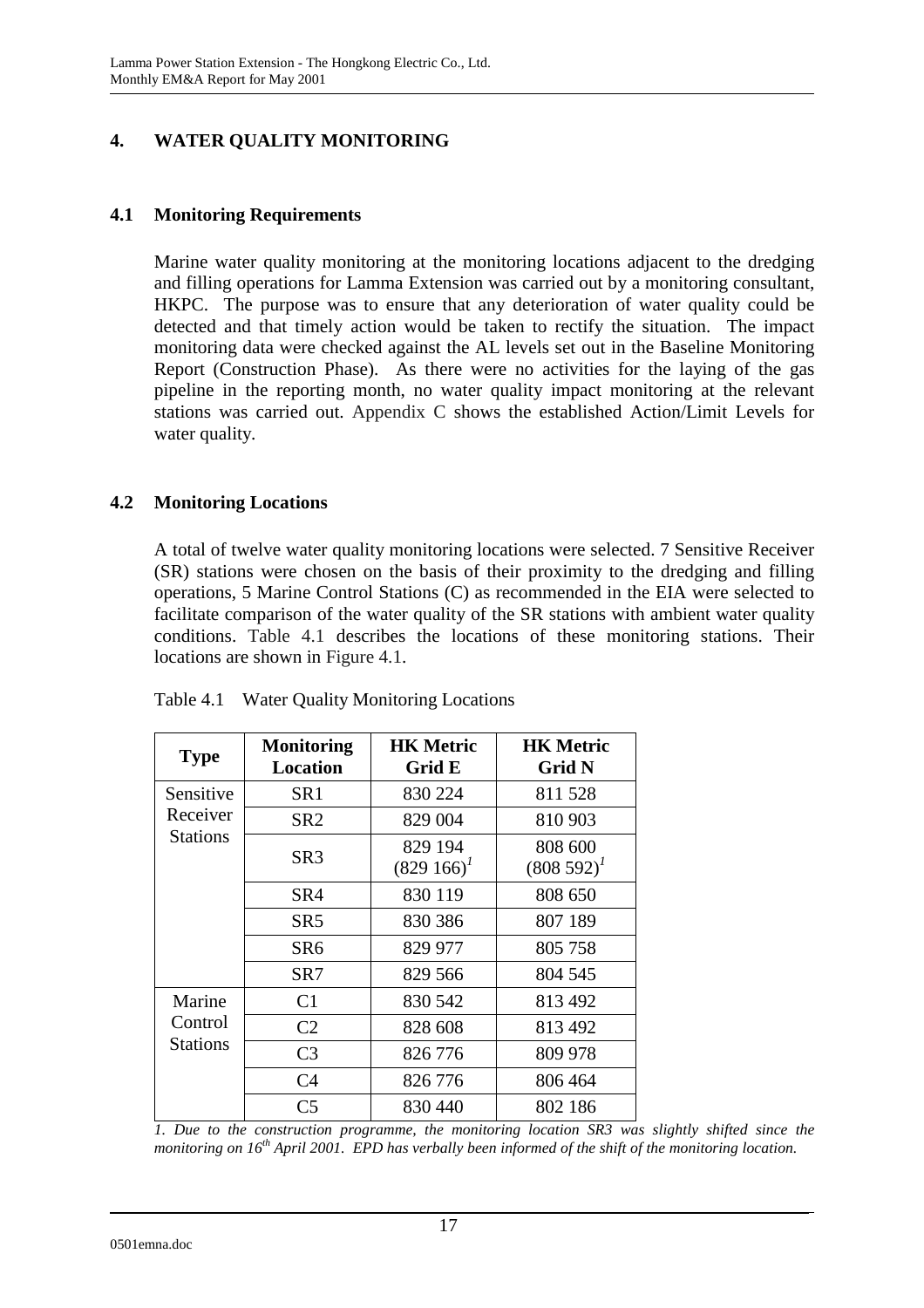## **4.3 Monitoring Equipment**

Table 4.2 summarizes the equipment used in the baseline water-quality monitoring programme.

Table 4.2 Water-Quality Monitoring Equipment

| <b>Detection Limit</b><br>Equipment      |                                                                                                                                                                                                                                                                                                  |  |
|------------------------------------------|--------------------------------------------------------------------------------------------------------------------------------------------------------------------------------------------------------------------------------------------------------------------------------------------------|--|
| YSI 6820 Water<br><b>Quality Monitor</b> | Temperature: -5 to 50 <sup>0</sup> C; +/- 0.15 <sup>0</sup> C<br>Salinity: 0 to 70 ppt; $\pm$ /- 0.2 ppt<br>Dissolved Oxygen: 0 to $200\%$ ; +/- 0.5%<br>0 to 20 mg/L; $+/- 0.2$ mg/L<br>Turbidity: 0 to 100 and 100 to 1000 NTU;<br>$+/-$ 5% of the range<br>pH: 0 to 14 units; $+/- 0.2$ units |  |
| Trimble NT200 GPS                        | Accuracy better than 3m                                                                                                                                                                                                                                                                          |  |

### **4.4 Monitoring Parameters, Frequency and Duration**

Table 4.3 summarizes the monitoring parameters, frequencies and total duration of water quality monitoring. The monitoring schedule for reporting month is shown in Appendix D.

| Table 4.3 Water Quality Monitoring Parameters and Frequency |  |
|-------------------------------------------------------------|--|
|                                                             |  |

| <b>Monitoring</b>         | <b>Parameters</b>            | <b>Frequency</b> | No. of        | No. of         |
|---------------------------|------------------------------|------------------|---------------|----------------|
| <b>Stations</b>           |                              |                  | <b>Depths</b> | <b>Samples</b> |
| <b>Sensitive Receiver</b> | Depth, m                     | Three times      | 3             | $\overline{2}$ |
| <b>Stations</b>           | Temperature, oC<br>$\bullet$ | per week         | Surface,      | Mid-ebb        |
| SR1, SR2, SR4,            | Salinity, ppt                |                  | Mid-Depth     | and Mid-       |
| SR5, SR6 & SR7            | DO, mg/L                     |                  | and Bottom    | flood          |
|                           | DO Saturation,               |                  |               |                |
| <b>Marine Control</b>     | $\%$                         |                  |               |                |
| <b>Stations</b>           | Turbidity, NTU               |                  |               |                |
| $C1, C2, C3, C4$ &        | SS, mg/L                     |                  |               |                |
| C <sub>5</sub>            | pH                           |                  |               |                |
|                           | Total inorganic              |                  |               |                |
|                           | nitrogen, mg/L               |                  |               |                |
|                           | Un-ionised                   |                  |               |                |
|                           | ammonia, mg/L                |                  |               |                |
|                           |                              |                  |               |                |

For laboratory analysis of marine water samples collected at SR3, only SS parameter was measured.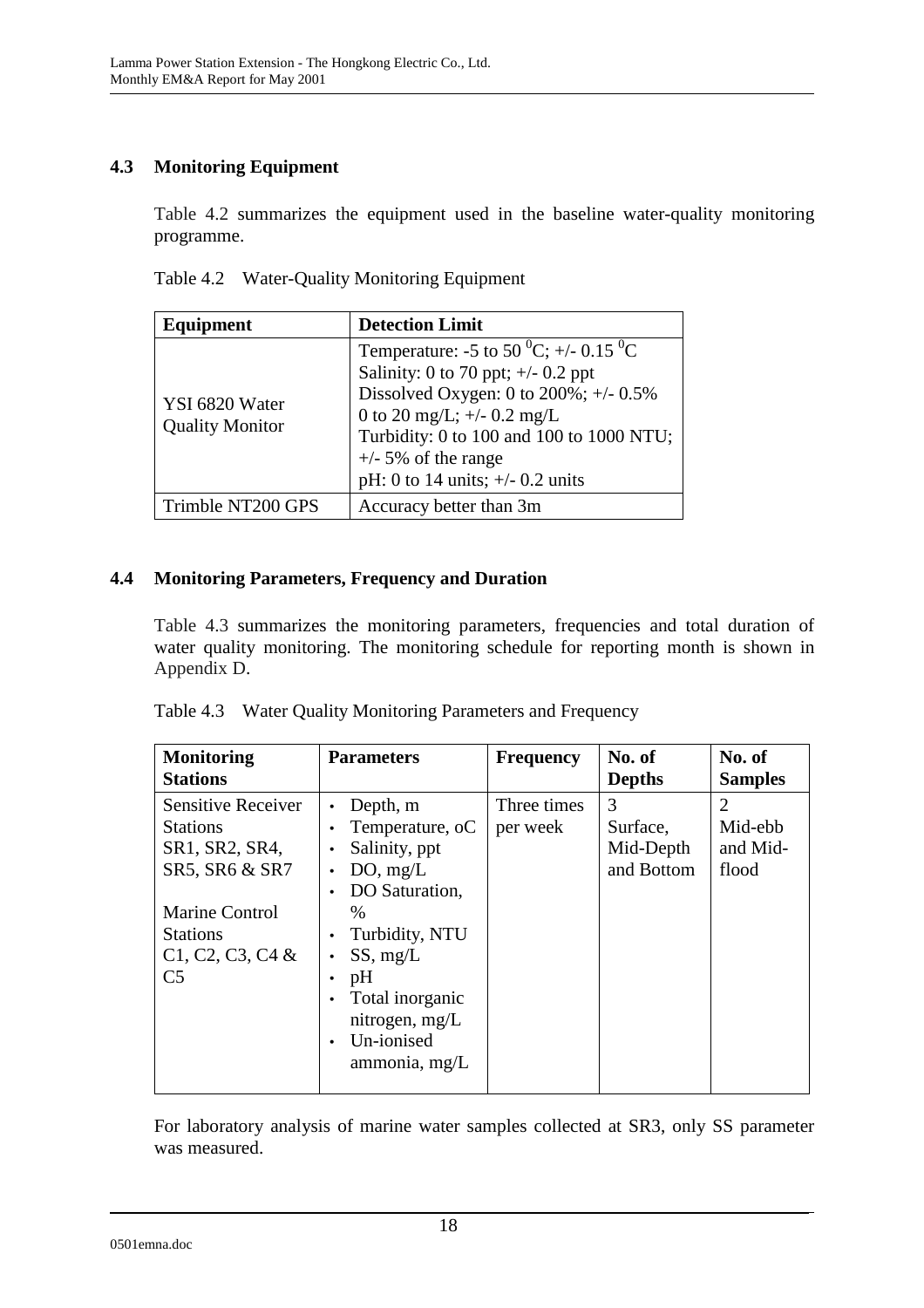## **4.5 Monitoring Procedures and Calibration Details**

### *Monitoring Procedures*

- The monitoring stations were accessed using survey boat to within 3m, guided by Differential Global Positioning System (DGPS).
- The depth of the monitoring location was measured using depth meter in order to determine the sampling depths. Afterwards, the water sampler was lowered into the water to the required depths of sampling. Upon reaching the pre-determined depth, a messenger to activate the sampler was then released to travel down the wire. The water sample was sealed within the sampler before retrieving.
- All in-situ measurements at each monitoring stations were taken at 3 water depths, where appropriate, namely 1m below water surface, mid-depth, and 1 meter from seabed, except where the water depth was less than 6m, the mid-depth measurement was omitted. If the water depth was less than 3m, only the middepth position was monitored.
- At each measurement/sampling depth, two consecutive measurements were taken. The probes were retrieved out of the water after the first measurement and then redeployed for the second measurement. Where the difference in the value between the first and the second readings of each set was more than 25% of the value of the first reading, the reading was discarded and further samplings were taken.
- The duplicate water samples for physical and chemical analysis were stored into a pre-labelled high-density polyethylene (HDPE) bottle pre-rinsed with the same water samples. The sample bottles were than packed in a cool-box (cooled to  $4^{\circ}C$ without being frozen) and delivered to a HOKLAS Laboratory for analysis upon the completion of each round of sampling.
- In addition, field information such as the general meteorological conditions and any observations regarding any significant activities in the vicinity of each monitoring location were also recorded. Major water pollution sources, if any, were identified and recorded.

### *Equipment Calibration*

The equipment deployed for in-situ measurement of marine water quality was calibrated before use. The methodologies for the calibration follow the instruction manuals provided by the corresponding manufacturers. The calibration records are shown in Appendix H.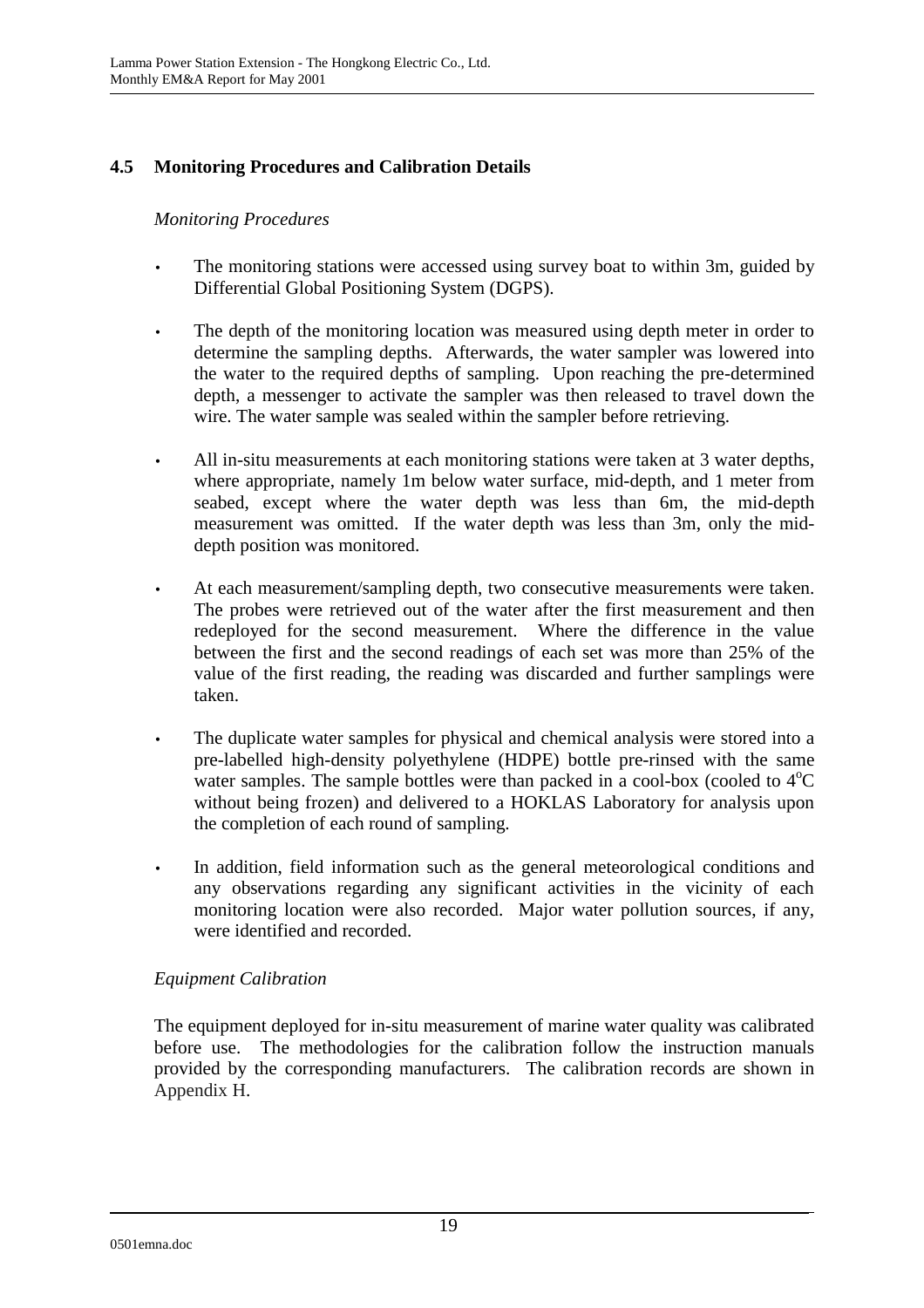### *Laboratory Analysis & QA/QC*

The collected marine water samples were analyzed for Suspended Solids, Total Inorganic Nitrogen and Unionized Ammonia with methodologies as summarized in Table 4.4.

|  | Table 4.4 Laboratory Analysis Methodologies of Marine Water Samples |  |  |
|--|---------------------------------------------------------------------|--|--|
|  |                                                                     |  |  |

| <b>Parameter</b>           | <b>Method</b>                          | Limit of Reporting (mg/L) |
|----------------------------|----------------------------------------|---------------------------|
| <b>Suspended Solids</b>    | APHA 17 ed 2540 D                      | 1.0                       |
| Total Inorganic            | APHA 18 ed 4500 NO <sub>2</sub> B $\&$ | 0.01                      |
| Nitrogen                   | $NO3E + APHA$ 17ed 4500-               |                           |
|                            | NH <sub>3</sub> B, E                   |                           |
| <b>Ammoniacal Nitrogen</b> | APHA 17 ed 4500-NH <sub>3</sub> G      | 0.01                      |
| (Un-ionized)               |                                        | (Limit of Reporting for   |
| Ammonia)                   |                                        | Ammoniacal Nitrogen) x    |
|                            |                                        | degree of ionization      |

Note: The determination of unionized ammonia was based on the articles entitled "Aqueous Ammonia Equilibrium Calculation: Effect of pH and Temperature" and "Ionization of Ammonia in Seawater: Effects of Temperature, pH and Salinity" which was accepted by EPD.

In order to ensure that the laboratory analysis works were carried out properly, stringent QA/QC procedures (which includes the sample preparation as well as the subsequent instrumentation analysis) were followed. According to the requirements stipulated in the EM&A Manual, QA/QC requirements for laboratory testing include:

- 1) "Blind" duplicate samples analysis of 10% collected marine water samples; and
- 2) in-house QA/QC procedures of the testing laboratory (this includes the use of blank, batch duplicates, quality control samples and matrix spike recovery test).

Blind Duplicate:

In order to cross check the precision of the measurement results obtained from the laboratory analysis, "blind" duplicate samples of 10% of the collected marine water samples were analysed alongside the normal samples. The sample codes for the "blind" duplicates were determined by the sampling team and are not identifiable by the laboratory. The results of the "blind" duplicate samples are summarized in Appendix H.

In accordance with the QA/QC procedures of Environmental Management Laboratory of HKPC, QA/QC procedures were conducted for at least 5% of samples. A total of 858 sets of samples (for Total Inorganic Nitrogen and Unionized Ammonia) and 936 sets of samples (for Suspended Solids analysis) were received during the marine monitoring period including both ebb and flood tides. Therefore at least 5% laboratory blanks, batch duplicates, quality control samples and recovery tests for each parameter were conducted. The acceptance criteria are outlined in each type of Quality Control data.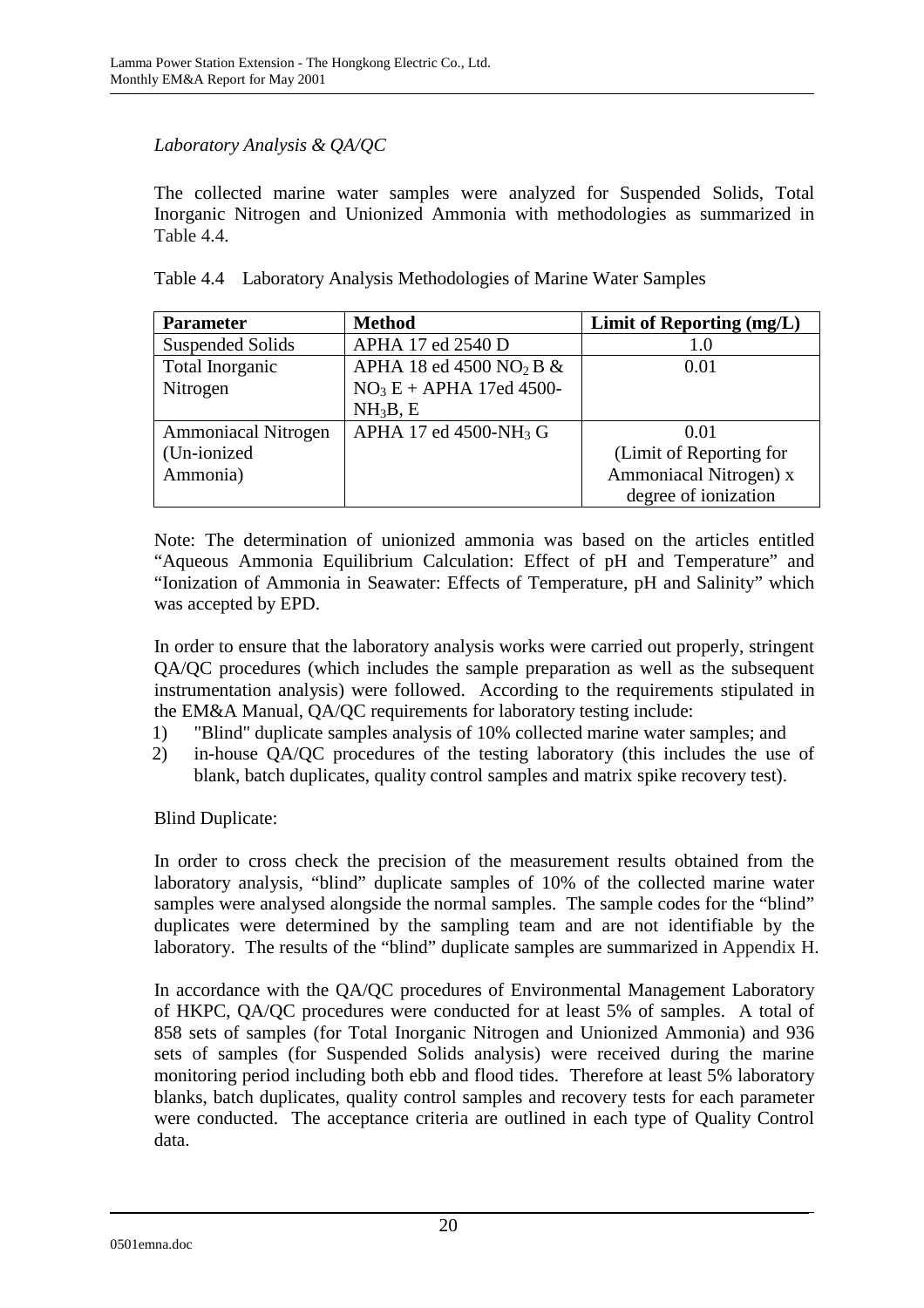### Blank:

A laboratory blank is an analyte free matrix to which all reagents are added in the same volumes or proportions as used in the standard sample preparation to monitor contamination introduced in laboratory. The acceptance criterion for laboratory blank in Environmental Management Division (EMD) Laboratory of HKPC stipulated in EMD Quality Manual is less than the detection limit. All the laboratory blank values and acceptance criterion of the following testing parameter are summarized in Appendix H.

- Suspended Solids
- Unionized Ammonia
- Total Inorganic Nitrogen

### Batch Duplicate:

Batch duplicate is an intra-laboratory split sample randomly selected from the sample batch to monitor the method precision in a given matrix. The acceptance limit of duplicate values of the following testing parameters and their duplicate results are summarized in Appendix H.

- Suspended Solids
- Unionized Ammonia
- Total Inorganic Nitrogen

### Quality Control Sample:

The quality control sample is the analysis of a material with a known concentration of contaminants to determine the accuracy of results in a given matrix. The quality control samples are not applicable to all testing parameters due to the constraints of the testing parameters. The quality control samples results for the following testing parameters are shown in Appendix H.

- Unionized Ammonia
- Total Inorganic Nitrogen

Quality control sample testing is not applicable to the testing of Suspended Solids.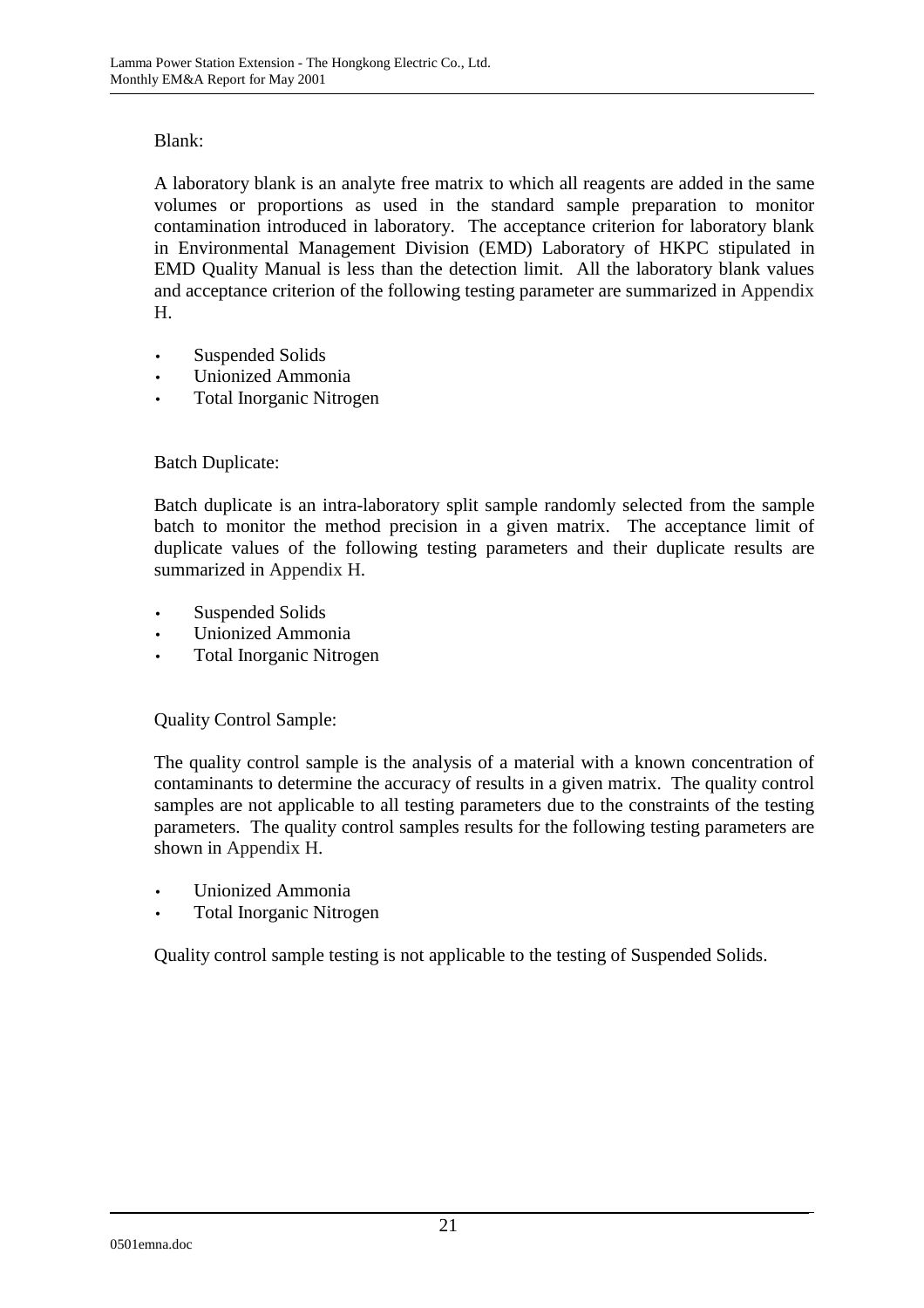### Matrix Spike:

Matrix spike is an intra-laboratory split of a sample digested spiked with target known concentration analyte to determine method bias in a given matrix. The matrix spike is applicable to the following tests:

- Unionized Ammonia
- Total Inorganic Nitrogen

Matrix spike testing is not applicable to testing of Suspended Solids. The matrix spike samples results are shown in Appendix H.

The QA/QC results in Appendix H indicated that the laboratory analysis works of the collected marine water samples were properly carried out and the measurement results obtained were valid in accordance with the Hong Kong Laboratory Accreditation Scheme (HOKLAS) requirements. On the other hand, the "blind" duplicate measurement results indicated that the precision of the measurements for Suspended Solids, Total Inorganic Nitrogen and Unionized Ammonia are in compliance with the HOKLAS requirements.

### **4.6 Results and Observations**

Marine water monitoring was conducted as scheduled in the reporting month. All monitoring data and graphical presentation of the monitoring results are provided in Appendix G. Key findings and observations are provided in the following tables:

| Summary of Exceedances in Dissorved Oxygen (Surface and Middle) in May 2001 |                                                                                         |             |                                                                                                                                                                                                                                                                                                                       |  |
|-----------------------------------------------------------------------------|-----------------------------------------------------------------------------------------|-------------|-----------------------------------------------------------------------------------------------------------------------------------------------------------------------------------------------------------------------------------------------------------------------------------------------------------------------|--|
| Monitoring                                                                  | Number of Exceedances                                                                   |             | <b>Investigation Findings</b>                                                                                                                                                                                                                                                                                         |  |
| Dates                                                                       | <b>Action Level</b>                                                                     | Limit Level | (if any)                                                                                                                                                                                                                                                                                                              |  |
| 2nd May                                                                     | 0                                                                                       | $\theta$    | N. A.                                                                                                                                                                                                                                                                                                                 |  |
| 4th May                                                                     | 0                                                                                       | $\Omega$    | N. A.                                                                                                                                                                                                                                                                                                                 |  |
| 7th May                                                                     | 0                                                                                       | $\Omega$    | N. A.                                                                                                                                                                                                                                                                                                                 |  |
| 9th May                                                                     | 0                                                                                       | $\Omega$    | N. A.                                                                                                                                                                                                                                                                                                                 |  |
| 11th May                                                                    | 0                                                                                       | 0           | N. A.                                                                                                                                                                                                                                                                                                                 |  |
| 15th May                                                                    | 0                                                                                       | $\theta$    | N. A.                                                                                                                                                                                                                                                                                                                 |  |
| 17th May                                                                    | 0                                                                                       | $\Omega$    | N. A.                                                                                                                                                                                                                                                                                                                 |  |
| 19th May                                                                    | 1 (SR1 at mid-<br>flood)                                                                | $\Omega$    | Not related to site activities because by reviewing<br>the literature data from EPD in 1999, the said<br>measurement result lay within the ranges of<br>measurement data collected by EPD, suggesting that<br>the low DO measurement results at the said impact<br>location might reflect the background fluctuation. |  |
| 21st May                                                                    | $\Omega$                                                                                | $\Omega$    | N. A.                                                                                                                                                                                                                                                                                                                 |  |
| 23rd May                                                                    | 7 (SR1 at mid-<br>ebb and SR1,<br>SR2, SR4,<br>SR5, SR6 and<br>SR7 during<br>mid-flood) | $\Omega$    | Not related to site activities since the measurement<br>results at control stations were also low, suggesting<br>that the background DO concentration was low.                                                                                                                                                        |  |
| 25th May                                                                    | 0                                                                                       | $\theta$    | N. A.                                                                                                                                                                                                                                                                                                                 |  |

Summary of Exceedances in Dissolved Oxygen (Surface and Middle) in May 2001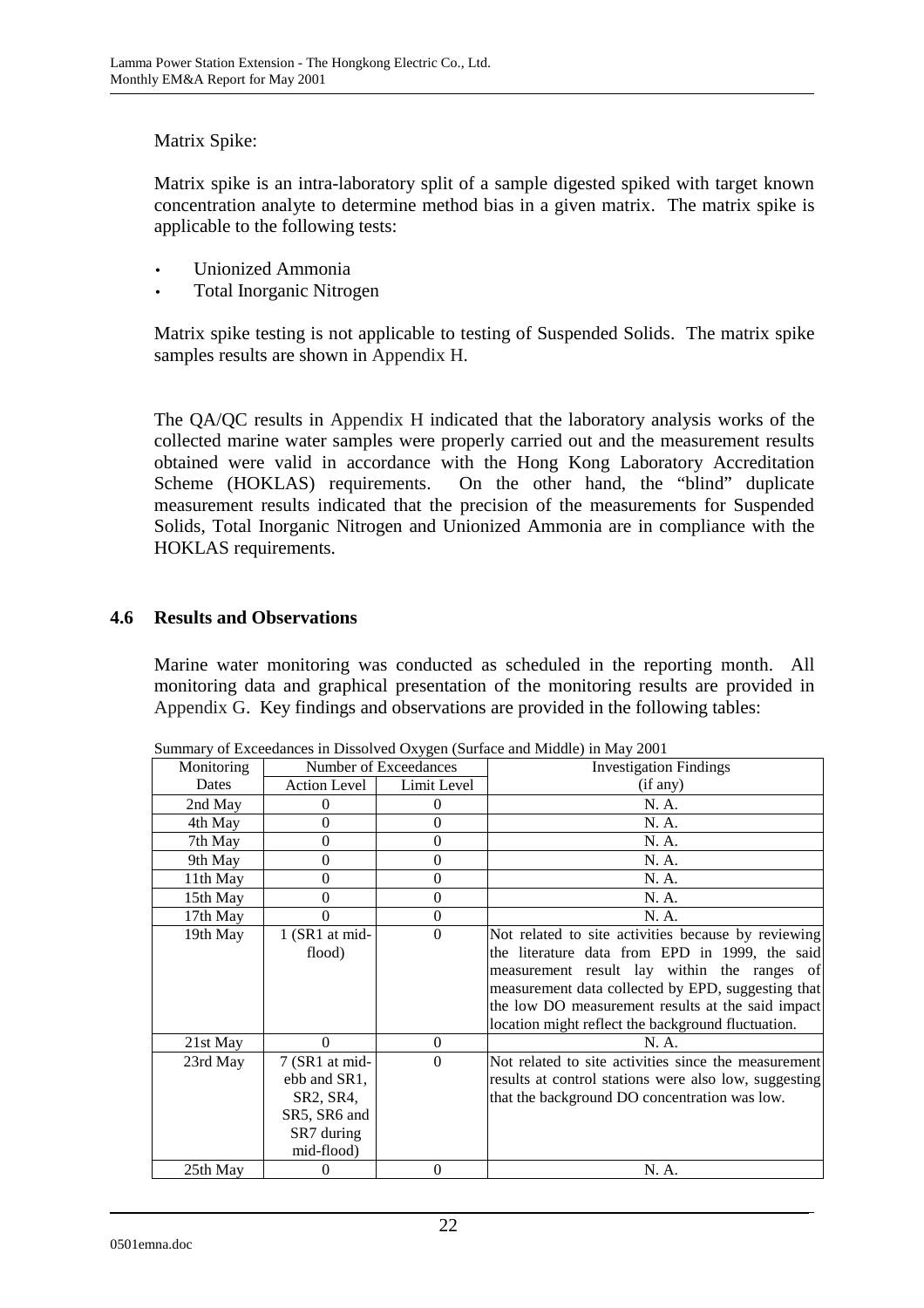| Monitoring | Number of Exceedances                                    |                | <b>Investigation Findings</b>                                                                                                                                                                                                                                                         |
|------------|----------------------------------------------------------|----------------|---------------------------------------------------------------------------------------------------------------------------------------------------------------------------------------------------------------------------------------------------------------------------------------|
| Dates      | Action Level                                             | Limit Level    | (if any)                                                                                                                                                                                                                                                                              |
| 28th May   | 4 (SR1 & SR2<br>during mid-<br>ebb and mid-<br>flood)    | $\overline{0}$ | Not related to site activities since by reviewing the<br>EPD's literature data of 1999 (WM1), the said<br>measurement all lay in the measurement range,<br>suggesting that the low DO measurement results at<br>the said impact locations might reflect the<br>background fluctuation |
| 30th May   | $4$ (SR1 & SR2)<br>during mid-<br>ebb and mid-<br>flood) | $\Omega$       | Not related to site activities since by reviewing the<br>literature data from EPD in 1999 (WM1), the<br>measurement results lay within the measurement<br>range, suggesting that the said exceedances might be<br>due to the background fluctuation.                                  |

#### Summary of Exceedances in Dissolved Oxygen (Bottom) in May 2001

| Monitoring |                                                                                                  | Number of Exceedances | <b>Investigation Findings</b>                                                                                                                                                                                                                                                                                                                               |
|------------|--------------------------------------------------------------------------------------------------|-----------------------|-------------------------------------------------------------------------------------------------------------------------------------------------------------------------------------------------------------------------------------------------------------------------------------------------------------------------------------------------------------|
| Dates      | <b>Action Level</b>                                                                              | Limit Level           | (if any)                                                                                                                                                                                                                                                                                                                                                    |
| 2nd May    | $\boldsymbol{0}$                                                                                 | $\overline{0}$        | N. A.                                                                                                                                                                                                                                                                                                                                                       |
| 4th May    | $\overline{0}$                                                                                   | $\overline{0}$        | N. A.                                                                                                                                                                                                                                                                                                                                                       |
| 7th May    | $\overline{0}$                                                                                   | $\overline{0}$        | N. A.                                                                                                                                                                                                                                                                                                                                                       |
| 9th May    | $\overline{0}$                                                                                   | $\overline{0}$        | N. A.                                                                                                                                                                                                                                                                                                                                                       |
| 11th May   | $\overline{0}$                                                                                   | $\overline{0}$        | N. A.                                                                                                                                                                                                                                                                                                                                                       |
| 15th May   | $\overline{0}$                                                                                   | $\overline{0}$        | N. A.                                                                                                                                                                                                                                                                                                                                                       |
| 17th May   | $\overline{0}$                                                                                   | $\boldsymbol{0}$      | N. A.                                                                                                                                                                                                                                                                                                                                                       |
| 19th May   | 2 (SR1& SR7<br>during mid-<br>flood)                                                             | $\overline{0}$        | Not related to the site activities as the results of the<br>control stations were also low, suggesting that the<br>marginal low measurement results might be due to<br>the background fluctuation.                                                                                                                                                          |
| 21st May   | 4 (SR1, SR2 &<br>SR7 during<br>mid-ebb and<br>SR6 during<br>mid-flood)                           | $\mathbf{0}$          | Not related to the site activities as by reviewing the<br>literature data from EPD in 1999 (WM1 & SM5),<br>the said measurement results were all within the<br>ranges of measurement data collected by EPD,<br>suggesting that the marginal low measurement<br>results were due to the background fluctuation.                                              |
| 23rd May   | $12$ (All<br>stations except<br>SR3 at mid-<br>flood and mid-<br>ebb)                            | $\boldsymbol{0}$      | Not related to the site activities as by reviewing the<br>literature data of EPD in 1999 (WM1 & SM5), the<br>within the range of<br>said<br>exceedances lay<br>measurement, suggesting that low measurement<br>results were due to the background fluctuation.                                                                                              |
| 25th May   | 2 (SR1 and<br>SR <sub>2</sub> during<br>mid-flood)                                               | $\boldsymbol{0}$      | Not related to the site activities as by reviewing the<br>literature data from EPD at the vicinity of the<br>monitoring location<br>(WM1)<br>in<br>1999,<br>the<br>measurement results lay within the measurement<br>range at WM1, suggesting that the low DO<br>might reflect<br>measurement<br>the<br>background<br>fluctuation of the sampling location. |
| 28th May   | 7 (SR1 & SR2<br>during mid-<br>ebb and SR1,<br>SR2, SR5,<br>SR6 and SR7<br>during mid-<br>flood) | $\boldsymbol{0}$      | Not related to the site activities as by reviewing the<br>EPD's literature data of 1999 (SM5), the said<br>measurement lay in the measurement range,<br>suggesting that the low DO measurement results at<br>the said impact locations might reflect the<br>background fluctuation.                                                                         |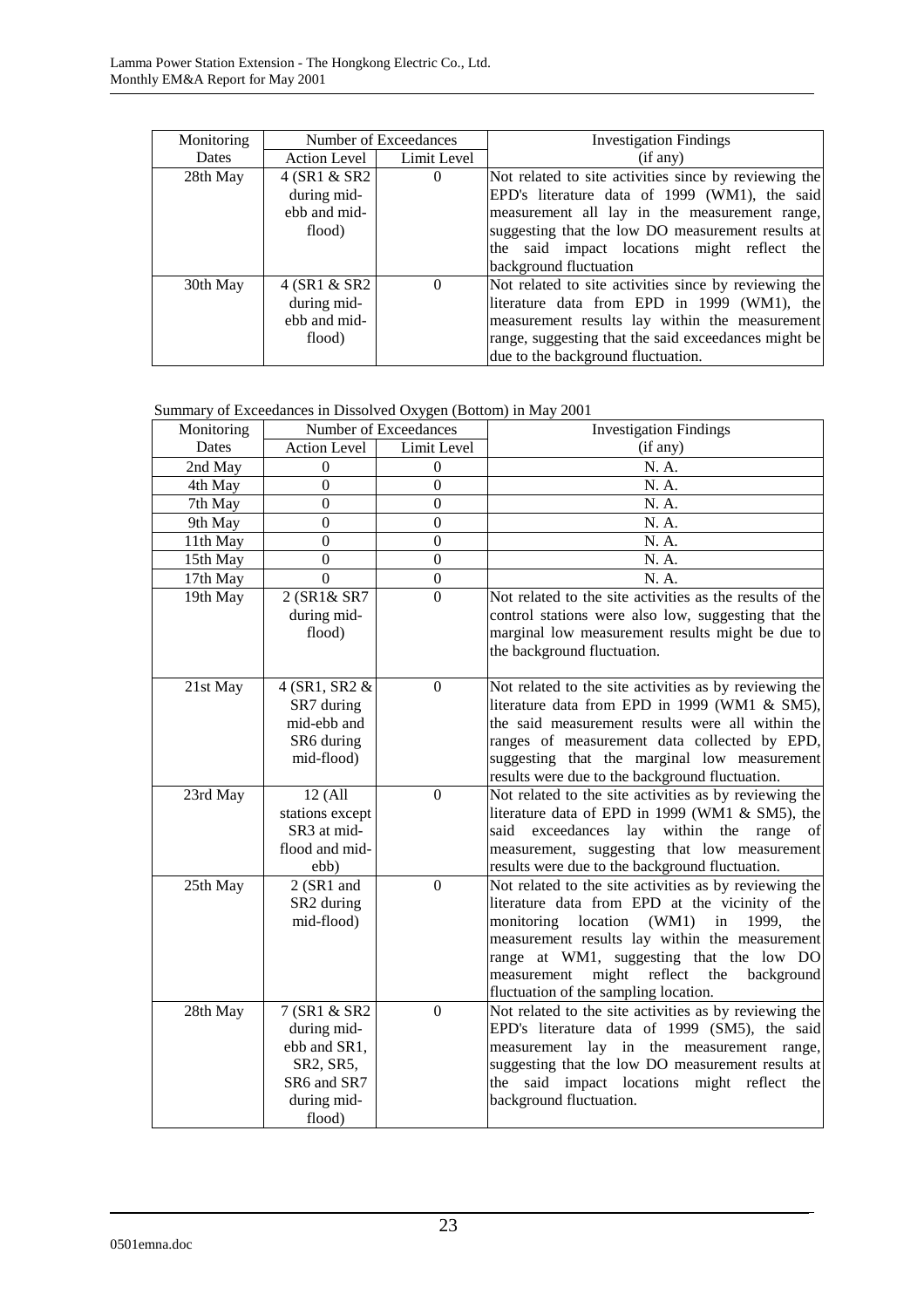| Monitoring | Number of Exceedances |                | <b>Investigation Findings</b>                          |
|------------|-----------------------|----------------|--------------------------------------------------------|
| Dates      | Action Level          | Limit Level    | (if any)                                               |
| 30th May   | 5 (SR2 & SR7)         | $\overline{0}$ | Not related to the site activities as by reviewing the |
|            | during mid-           |                | literature data from EPD in 1999 (WM1), the            |
|            | ebb and SR1,          |                | measurement results lay within the measurement         |
|            | SR2 & SR7             |                | range, suggesting that the said exceedances might be   |
|            | during mid-           |                | due to background fluctuation.                         |
|            | flood)                |                |                                                        |

### Summary of Exceedances in Turbidity (Depth Average) in May 2001

| Monitoring | No. of Exceedances |             | <b>Investigation Findings</b> |
|------------|--------------------|-------------|-------------------------------|
| Dates      | Action Level       | Limit Level | (if any)                      |
| 2nd May    |                    | 0           | N. A.                         |
| 4th May    | 0                  | 0           | N. A.                         |
| 7th May    | 0                  | 0           | N. A.                         |
| 9th May    | 0                  | 0           | N. A.                         |
| 11th May   | 0                  | 0           | N. A.                         |
| 15th May   | 0                  | 0           | N. A.                         |
| 17th May   | 0                  | 0           | N. A.                         |
| 19th May   | 0                  | 0           | N. A.                         |
| 21st May   | 0                  | 0           | N. A.                         |
| 23rd May   | 0                  | 0           | N. A.                         |
| 25th May   | 0                  | 0           | N. A.                         |
| 28th May   | 0                  | 0           | N. A.                         |
| 30th May   | 0                  | 0           | N. A.                         |

| Summary of Exceedances in Suspended Solids (Depth Average) in May 2001 |  |  |  |  |
|------------------------------------------------------------------------|--|--|--|--|
|                                                                        |  |  |  |  |

| Monitoring   |               | Number of Exceedances | <b>Investigation Findings</b>                                      |  |
|--------------|---------------|-----------------------|--------------------------------------------------------------------|--|
| <b>Dates</b> | Action Level  | Limit Level           | (if any)                                                           |  |
| 2nd May      | 0             | $\Omega$              | N. A.                                                              |  |
| 4th May      | $\Omega$      | $\Omega$              | N. A.                                                              |  |
| 7th May      | $\Omega$      |                       | 1 (SR2 during Not related to the site activities. Based on the on- |  |
|              |               | flood tide)           | site observation made by the sampling team, no                     |  |
|              |               |                       | obvious dust plume migrated from the site area to                  |  |
|              |               |                       | the said monitoring station was observed during the                |  |
|              |               |                       | course of sampling; and no particular activities were              |  |
|              |               |                       | carried out at the vicinity of the sampling location.              |  |
|              |               |                       | Further, the measurement result on the subsequent                  |  |
|              |               |                       | sampling was below the Action Level. Therefore,                    |  |
|              |               |                       | the said exceedance might be due to background                     |  |
|              |               |                       | fluctuation.                                                       |  |
| 9th May      | 1 (SR1 during | $\Omega$              | Not related to the site activities. This was because               |  |
|              | flood tide)   |                       | the measurement result at SR2 (which is located)                   |  |
|              |               |                       | between SR1 and the construction site) was much                    |  |
|              |               |                       | less than the result at SR1.                                       |  |
| 11th May     | $\Omega$      | $\Omega$              | N. A.                                                              |  |
| 15th May     | $\Omega$      | $\theta$              | N. A.                                                              |  |
| 17th May     | $\Omega$      | $\Omega$              | N. A.                                                              |  |
| 19th May     | $\Omega$      | $\Omega$              | N. A.                                                              |  |
| 21st May     | $\Omega$      | $\Omega$              | N. A.                                                              |  |
| 23rd May     | $\Omega$      | $\Omega$              | N. A.                                                              |  |
| 25th May     | $\theta$      | $\theta$              | N. A.                                                              |  |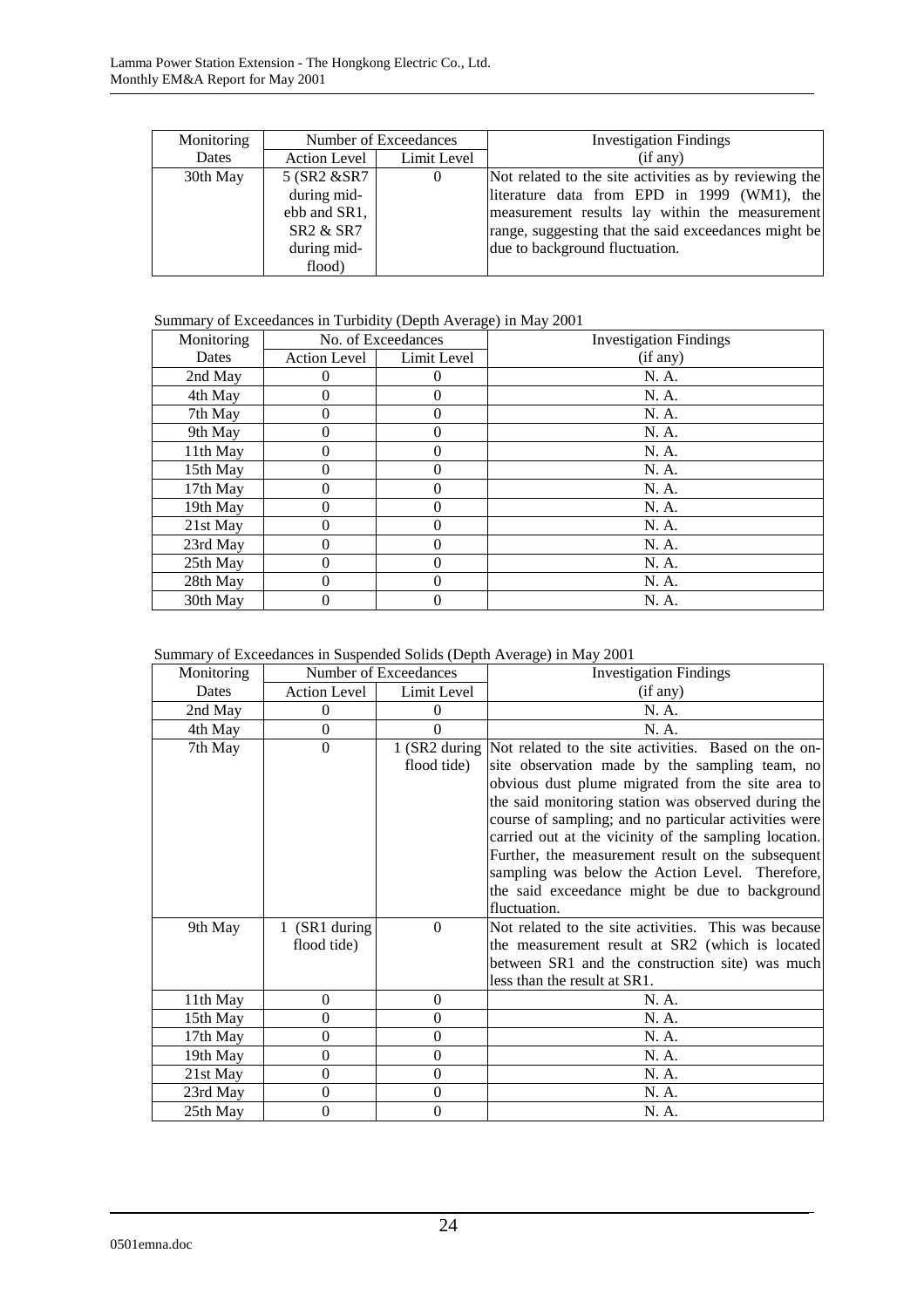| Monitoring | Number of Exceedances |             | <b>Investigation Findings</b>                                      |  |
|------------|-----------------------|-------------|--------------------------------------------------------------------|--|
| Dates      | <b>Action Level</b>   | Limit Level | (if any)                                                           |  |
| 28th May   | $\theta$              |             | 1 (SR1 during Not related to the site activities. Based on the on- |  |
|            |                       | flood tide) | site observation made by the environmental                         |  |
|            |                       |             | consultant, a fishing boat was just traveling in the               |  |
|            |                       |             | vicinity of the sampling location, which resulted in               |  |
|            |                       |             | the re-suspension of sediment from the bottom. A                   |  |
|            |                       |             | photograph showing the fishing boat is given in                    |  |
|            |                       |             | Appendix M.                                                        |  |
| 30th May   |                       |             |                                                                    |  |

Summary of Exceedances in Unionized Ammonia (Depth Average) in May 2001

| Monitoring | Number of Exceedances                                                                                  |                  | <b>Investigation Findings</b>                                                                                                                                                                                                                                                                                                                                                                                                               |
|------------|--------------------------------------------------------------------------------------------------------|------------------|---------------------------------------------------------------------------------------------------------------------------------------------------------------------------------------------------------------------------------------------------------------------------------------------------------------------------------------------------------------------------------------------------------------------------------------------|
| Dates      | <b>Action Level</b>                                                                                    | Limit Level      | (if any)                                                                                                                                                                                                                                                                                                                                                                                                                                    |
| 2nd May    | $\Omega$                                                                                               | $\boldsymbol{0}$ | N. A.                                                                                                                                                                                                                                                                                                                                                                                                                                       |
| 4th May    | 6 (SR5, SR6 &<br>SR7 during mid-<br>flood and mid-<br>ebb)                                             | $\theta$         | Not related to site activities since the measurement<br>results at the upstream control stations were even<br>higher than the impact monitoring results, suggesting<br>that the background concentrations were already<br>high.                                                                                                                                                                                                             |
| 7th May    | 6 (SR2 & SR7<br>during mid-ebb<br>and SR2, SR5,<br><b>SR6 &amp; SR7</b><br>during mid-<br>flood)       | $\overline{0}$   | Not related to site activities since the measurement<br>results at the upstream control stations were also<br>high.                                                                                                                                                                                                                                                                                                                         |
| 9th May    | 2 (SR2 during<br>ebb tide and SR5<br>during flood<br>tide)                                             | $\boldsymbol{0}$ | Not related to site activities since the measurement<br>results of the upstream control stations were much<br>higher than the impact station's results.                                                                                                                                                                                                                                                                                     |
| 11th May   | 7 (SR2, SR5,<br><b>SR6 &amp; SR7</b><br>during ebb tide<br>and SR5, SR6 &<br>SR7 during<br>flood tide) | $\mathbf{0}$     | Not related to site activities since the measurement<br>result of SR2 during ebb tide was the same as SR1,<br>suggesting that the elevated measurement result<br>might be due to the traveling of marine water from<br>NE part of Lamma Island.<br>The marginal exceedance at SR5, SR6 and & SR7<br>were not related to site activities since the<br>measurement result at the upstream control stations<br>were much higher.               |
| 15th May   | $\theta$                                                                                               | $\boldsymbol{0}$ | N. A.                                                                                                                                                                                                                                                                                                                                                                                                                                       |
| 17th May   | 1 (SR6 during<br>flood tide)                                                                           | $\theta$         | By reviewing the observation recorded during the<br>course of sampling, no noticeable plume of<br>sediment-loaded marine water dispersed from the<br>project area to the monitoring station was observed.<br>Further, the SS results and TIN results at the same<br>location were well below the Action Level.<br>Therefore it was considered that the elevated NH <sub>3</sub><br>result might not be associated with the site activities. |
| 19th May   | 6 (SR5, SR6 &<br>SR7 during ebb<br>tide and flood<br>respectively)                                     | $\overline{0}$   | Not related to site activities since the measurement<br>results at the upstream control stations were much<br>higher.                                                                                                                                                                                                                                                                                                                       |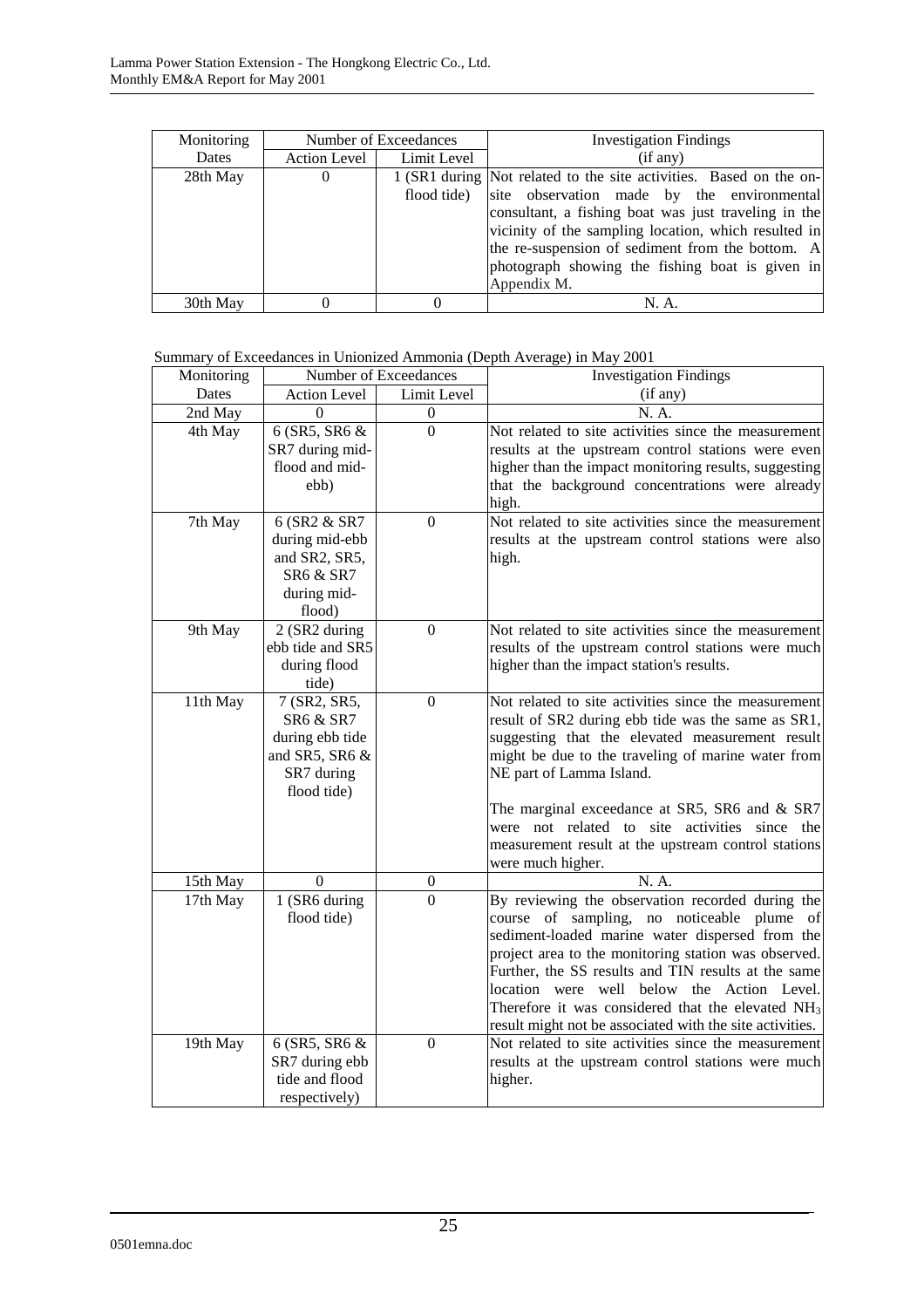| Monitoring           |                                                                                           | Number of Exceedances    | <b>Investigation Findings</b>                                                                                                                                                                                                                                                                                                                                                                                                                                                                                                                                                                                                                                                                                                                                                                                                                                                                                                                                                                                                                                     |  |  |
|----------------------|-------------------------------------------------------------------------------------------|--------------------------|-------------------------------------------------------------------------------------------------------------------------------------------------------------------------------------------------------------------------------------------------------------------------------------------------------------------------------------------------------------------------------------------------------------------------------------------------------------------------------------------------------------------------------------------------------------------------------------------------------------------------------------------------------------------------------------------------------------------------------------------------------------------------------------------------------------------------------------------------------------------------------------------------------------------------------------------------------------------------------------------------------------------------------------------------------------------|--|--|
| Dates                | <b>Action Level</b>                                                                       | Limit Level              | (if any)                                                                                                                                                                                                                                                                                                                                                                                                                                                                                                                                                                                                                                                                                                                                                                                                                                                                                                                                                                                                                                                          |  |  |
| 21st May<br>23rd May | 4 (SR5, SR6 &<br>SR7 during ebb<br>tide and SR6<br>during flood<br>tide)<br>5 (SR1, SR5 & | $\mathbf{0}$<br>$\Omega$ | Not related to site activities since the measurement<br>results of the upstream control station were much<br>suggesting<br>that<br>the<br>higher,<br>background<br>concentrations at the study area were also high.<br>Based on the on-site observation made by the                                                                                                                                                                                                                                                                                                                                                                                                                                                                                                                                                                                                                                                                                                                                                                                               |  |  |
|                      | SR6 during ebb<br>tide and SR5 &<br>SR 6 during<br>flood tide)                            |                          | sampling team, no noticeable activities were<br>observed from the direction of construction site,<br>which resulted in the elevated $NH3$ measurement<br>results at SR1. Further, the NH <sub>3</sub> result recorded in<br>the subsequent measurement on 25 <sup>th</sup> May was below<br>Level.<br>Therefore,<br>the<br>the<br>Action<br>marginal<br>exceedance at SR1 during ebb tide might not be<br>related to site activities.<br>The marginal exceedances at SR5 and SR6 during<br>ebb tide were also not related to site activities since<br>the measurement result at the upstream control<br>stations were also high.<br>The marginal exceedance at SR5 during flood tide<br>was not related to site activities because the<br>measurement result at the upstream control C4 was<br>also high.<br>For the exceedance at SR6 during flood tide, SR6<br>located upstream to the site area during the course of<br>sampling and therefore the elevated measurement<br>result might not be associated with the marine water<br>flowing from the site area. |  |  |
| 25th May             | $\boldsymbol{0}$                                                                          | $\boldsymbol{0}$         | N. A.                                                                                                                                                                                                                                                                                                                                                                                                                                                                                                                                                                                                                                                                                                                                                                                                                                                                                                                                                                                                                                                             |  |  |
| 28th May             | $\boldsymbol{0}$                                                                          | $\boldsymbol{0}$         | N. A.                                                                                                                                                                                                                                                                                                                                                                                                                                                                                                                                                                                                                                                                                                                                                                                                                                                                                                                                                                                                                                                             |  |  |
| 30th May             | 2 (SR5 & SR6<br>during ebb tide)                                                          | $\overline{0}$           | Not related to site activities since the measurement<br>results at upstream control stations were much<br>higher. Therefore, the elevated measurement results<br>might be due to the background fluctuation instead<br>of the site activities.                                                                                                                                                                                                                                                                                                                                                                                                                                                                                                                                                                                                                                                                                                                                                                                                                    |  |  |

#### Summary of Exceedances in Total Inorganic Nitrogen (Depth Average) in May 2001

| Monitoring |                     | Number of Exceedances | <b>Investigation Findings</b>                                         |  |  |
|------------|---------------------|-----------------------|-----------------------------------------------------------------------|--|--|
| Dates      | <b>Action Level</b> | Limit Level           | (if any)                                                              |  |  |
| 2nd May    | $\Omega$            |                       | 2 (SR2 during Not related to site activities since the upstream       |  |  |
|            |                     |                       | ebb tide and control station measurement result at C3 was higher      |  |  |
|            |                     | SR6 during            | than the measurement result at SR2 during ebb tide.                   |  |  |
|            |                     | flood tide)           | The measurement result at SR6 during flood tide                       |  |  |
|            |                     |                       | was not related to site activities because the                        |  |  |
|            |                     |                       | measurement result lay within the range of EPD                        |  |  |
|            |                     |                       | literature data in 1999 (SM5), suggesting that the                    |  |  |
|            |                     |                       | elevated TIN results at the said impact locations                     |  |  |
|            |                     |                       | might reflect the background fluctuation.                             |  |  |
| 4th May    | 0                   | $\Omega$              | N. A.                                                                 |  |  |
| 7th May    | 2 (SR1 during       |                       | 7 (SR2, SR4 $\&$ Not related to site activities since the measurement |  |  |
|            | ebb tide and        | SR7 during            | results at upstream control stations were also high.                  |  |  |
|            | flood tide)         | ebb tide and          |                                                                       |  |  |
|            |                     | SR2, SR5.             |                                                                       |  |  |
|            |                     | <b>SR6 &amp; SR7</b>  |                                                                       |  |  |
|            |                     | during flood          |                                                                       |  |  |
|            |                     | tide)                 |                                                                       |  |  |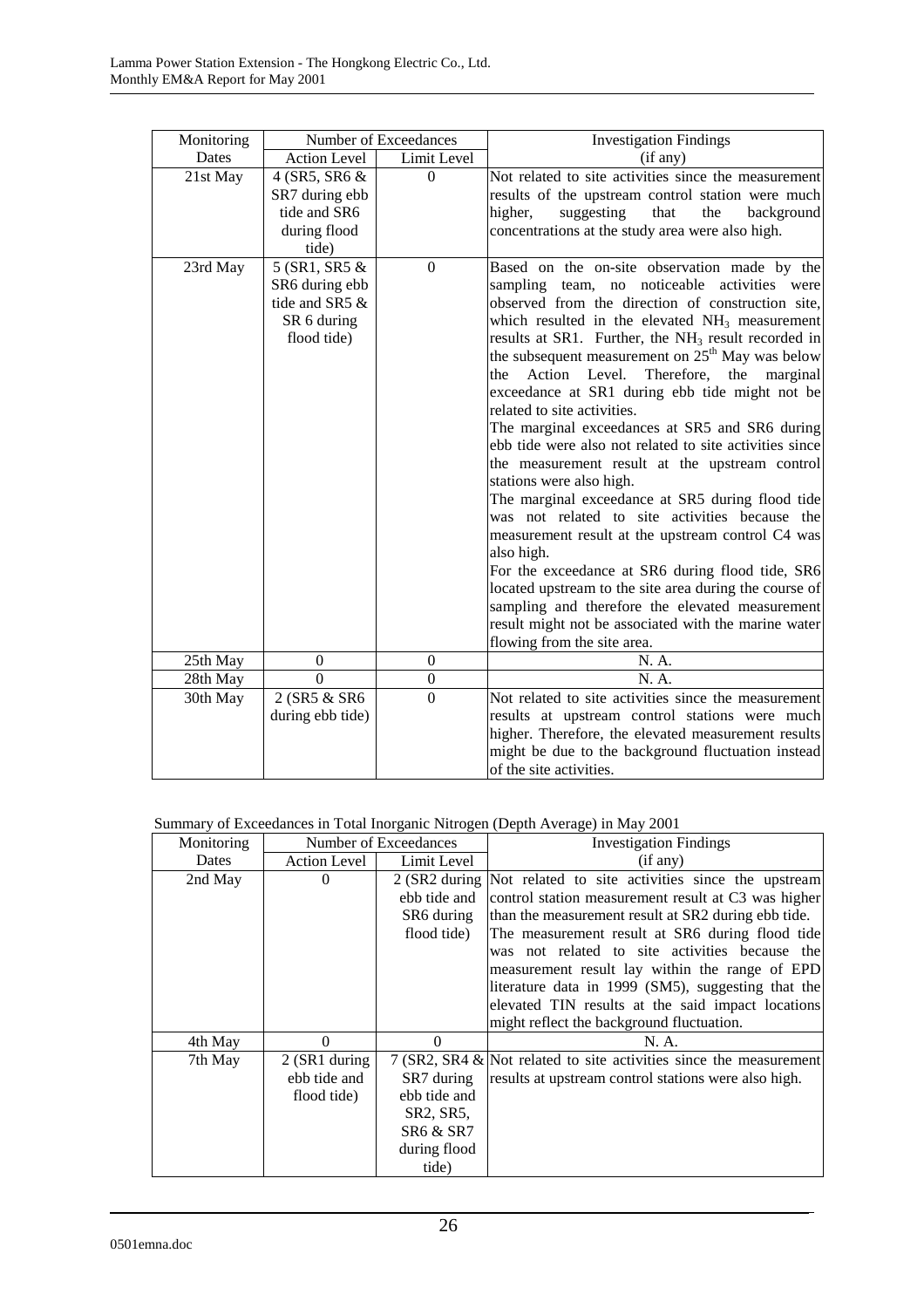| Monitoring |                               | Number of Exceedances | <b>Investigation Findings</b>                                                                                   |  |
|------------|-------------------------------|-----------------------|-----------------------------------------------------------------------------------------------------------------|--|
| Dates      | <b>Action Level</b>           | Limit Level           | (if any)                                                                                                        |  |
| 9th May    | 2 (SR1 during                 |                       | $3$ (SR2, SR4 & Not related to site activities since the measurement                                            |  |
|            | ebb tide and                  | SR6 during            | results of the corresponding upstream control                                                                   |  |
|            | SR4 during                    | ebb tide)             | stations were also high.                                                                                        |  |
|            | flood tide)                   |                       |                                                                                                                 |  |
| 11th May   | 1 (SR1 during<br>ebb tide)    | ebb tide and          | 2 (SR2 during Not related to site activities since the measurement                                              |  |
|            |                               | SR3 during            | result at the upstream control stations were also high.<br>Further, the measurement result lay within the range |  |
|            |                               | flood tide)           | of EPD literature data in 1996 (SM5), suggesting                                                                |  |
|            |                               |                       | that the elevated TIN results at the said impact                                                                |  |
|            |                               |                       | locations might reflect the background fluctuation.                                                             |  |
| 15th May   | $\boldsymbol{0}$              | $\boldsymbol{0}$      | N. A.                                                                                                           |  |
| 17th May   | $\boldsymbol{0}$              | $\theta$              | N. A.                                                                                                           |  |
| 19th May   | $\overline{0}$                |                       | 4 (SR2 during Not related to site activities since the measurement                                              |  |
|            |                               | ebb tide and          | results at the upstream control stations were much                                                              |  |
|            |                               | SR4, SR5 &            | higher.                                                                                                         |  |
|            |                               | SR6 during            |                                                                                                                 |  |
|            |                               | flood tide)           | 10 (SR2, SR4, Not related to site activities since the measurement                                              |  |
| 21st May   | 2 (SR1 during<br>ebb tide and | SR5, SR6 &            | results of the upstream control stations were also                                                              |  |
|            | flood tide)                   | SR7 during            | high, suggesting the background concentrations at                                                               |  |
|            |                               | ebb tide and          | the study area were already high                                                                                |  |
|            |                               | flood tide)           |                                                                                                                 |  |
| 23rd May   | 1 (SR1 during                 |                       | 10 (SR2, SR4, Not related to the site activities.                                                               |  |
|            | ebb tide)                     | SR5, SR6 &            |                                                                                                                 |  |
|            |                               | SR7 during            | The Limit Level exceedances at SR4, SR5 and SR7                                                                 |  |
|            |                               | ebb tide and          | were not related to site activities since the                                                                   |  |
|            |                               | flood tide)           | measurement result at Control Station C4 was also<br>high.                                                      |  |
|            |                               |                       |                                                                                                                 |  |
|            |                               |                       | For the Action Level exceedance at SR1 and Limit                                                                |  |
|            |                               |                       | SR <sub>2</sub><br>Level<br>exceedances<br>at.<br>and<br>SR <sub>6</sub> .<br>the                               |  |
|            |                               |                       | measurement results lay within the range of EPD                                                                 |  |
|            |                               |                       | literature data in 1999 (WM1 & SM5), suggesting                                                                 |  |
|            |                               |                       | that the elevated TIN results at the said impact                                                                |  |
|            |                               |                       | locations might reflect the background fluctuation.<br>Not related to the site                                  |  |
| 25th May   | 1 (SR1 during<br>ebb tide)    | $\mathbf{0}$          | activities since<br>the<br>measurement result of the upstream control station                                   |  |
|            |                               |                       | C1 was also high.                                                                                               |  |
| 28th May   | 2 (SR1 during                 |                       | $8$ (SR2, SR4 & Not related to site activities since the measurement                                            |  |
|            | ebb tide and                  | SR5 during            | results of the corresponding upstream control                                                                   |  |
|            | flood tide)                   | ebb tide and          | stations were much higher than the impact station's                                                             |  |
|            |                               | SR2, SR4,             | results.                                                                                                        |  |
|            |                               | SR5, SR6 &            |                                                                                                                 |  |
|            |                               | SR7 during            |                                                                                                                 |  |
| 30th May   | 1 (SR1 during                 | flood tide)           | 2 (SR2 during Not related to the site activities as the measurement                                             |  |
|            | ebb tide)                     | ebb tide and          | results of the upstream control stations were even                                                              |  |
|            |                               | flood tide)           | higher than that measured at the impact monitoring                                                              |  |
|            |                               |                       | stations.                                                                                                       |  |

A total of one hundred cases of Action level exceedance and fifty cases of Limit Level exceedance for water quality were recorded in the reporting month. 99 out of 150 cases of action/limit level exceedances were contributed by TIN and NH3-N while 48 cases by DO. For these exceedances, comprehensive investigations have been carried out. It is found that similar measurement results were also obtained at the control stations during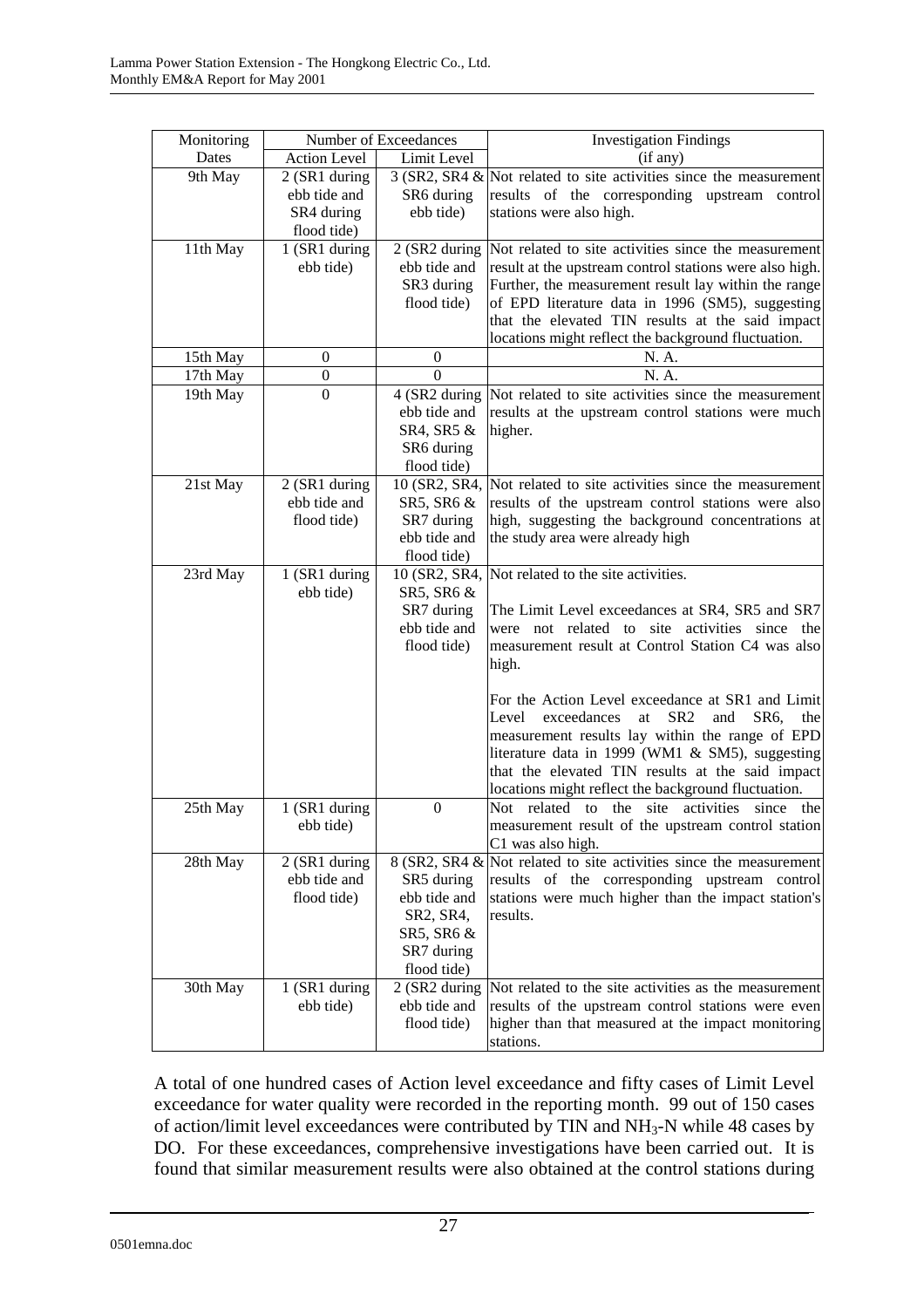the monitoring period, suggesting that the background DO levels were already low and TIN & NH<sub>3</sub>-N levels were already high. Furthermore, when compared with EPD's published monitoring data at the monitoring locations adjacent to Lamma Island, all the measurement results exceeding Action/Limit Levels lay within the range of EPD's data. This indicated that the measured data only reflected the background fluctuation.

Hence, all of these exceedances were considered not related to site activities and have been explained to the satisfaction of EPD. No further action was required. IEC and the construction contractor have been informed of the exceedances accordingly as per the requirements of the EM&A Manual. Nevertheless, HEC would review with EPD the impact monitoring programme for water quality and would come up with a better criteria for establishing action and limit levels accordingly.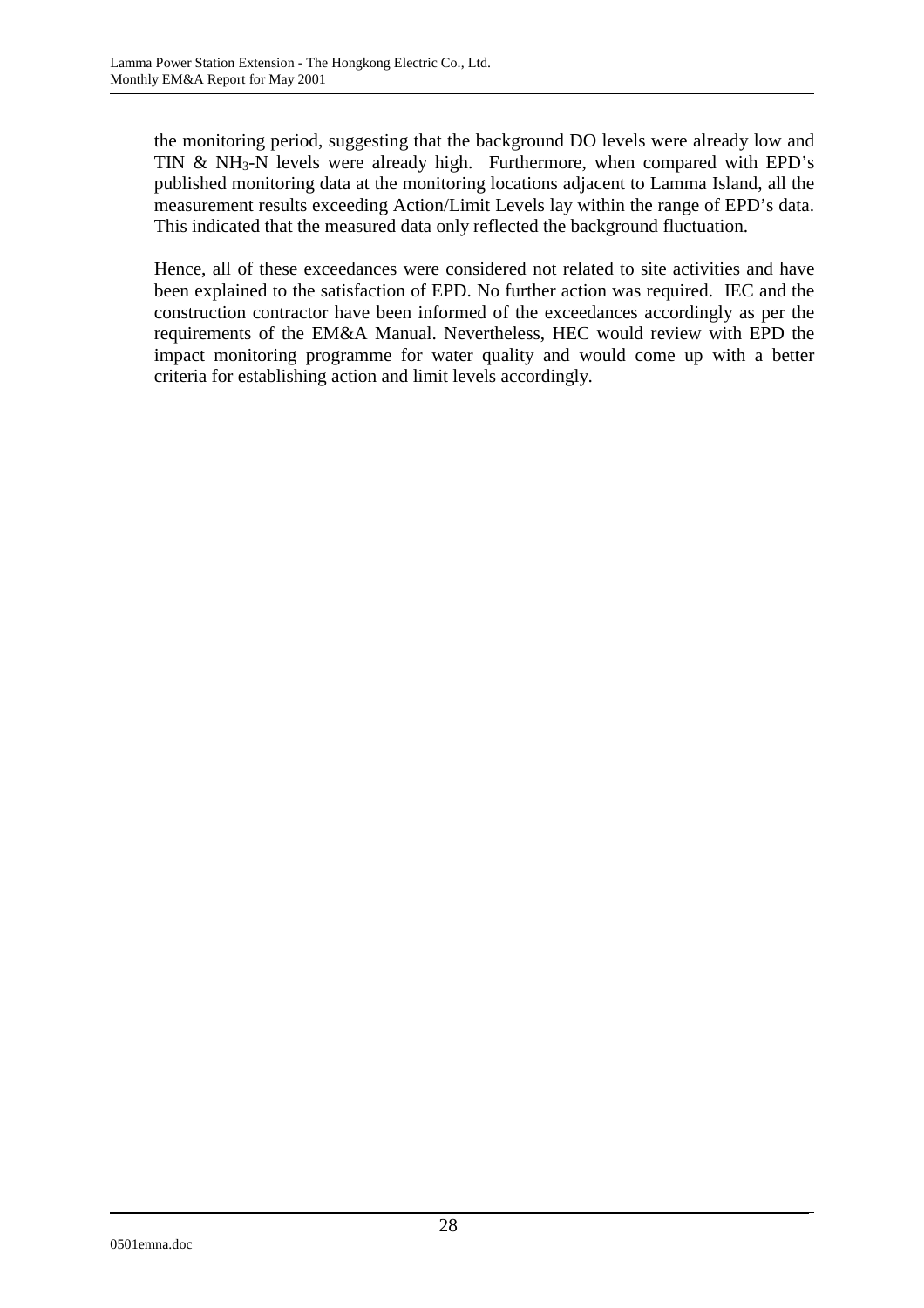

Figure 4.1 Location of Water Quality Monitoring Stations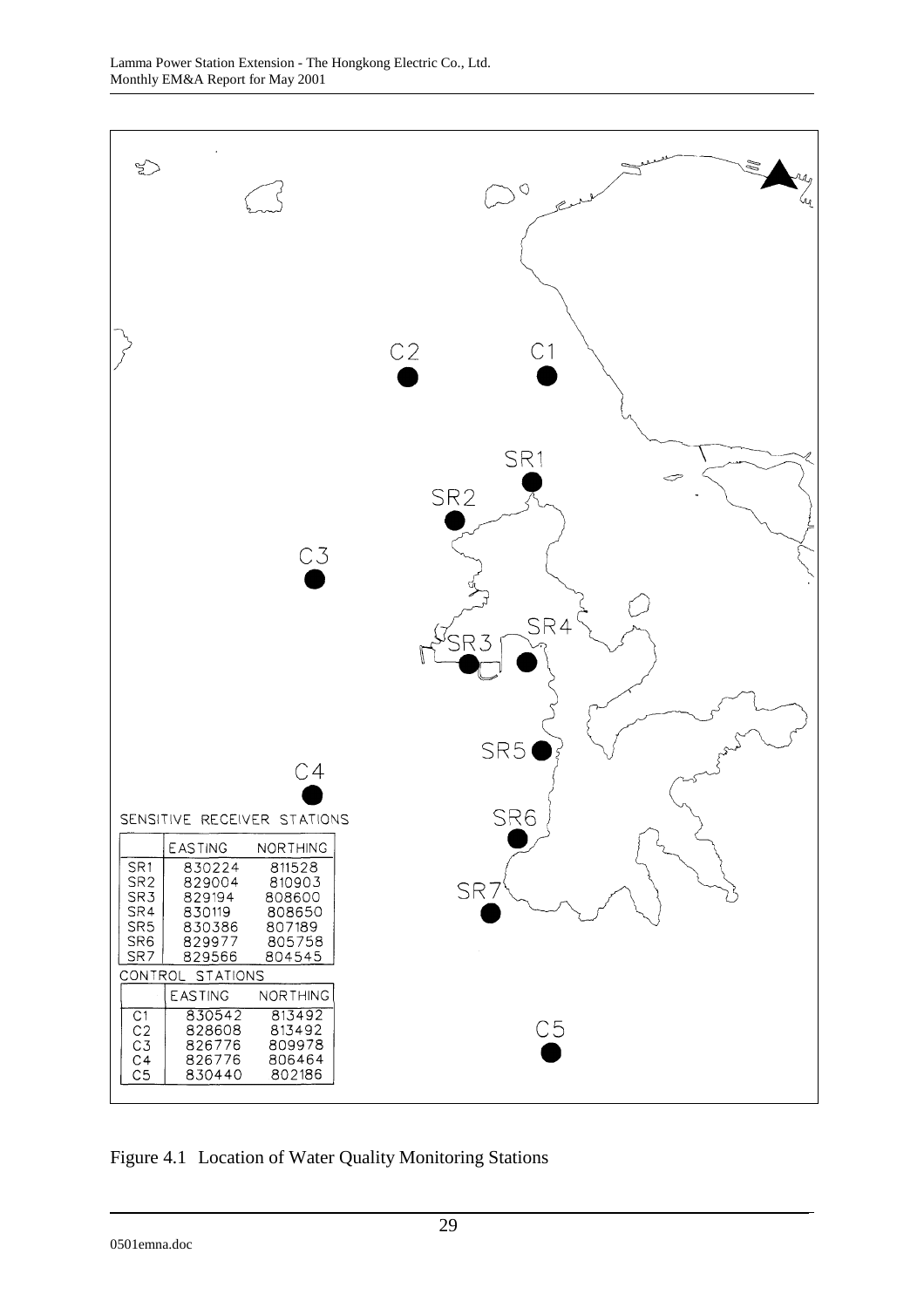## **5. ENVIRONMENTAL AUDIT**

### **5.1 Review of Environmental Monitoring Procedures**

The environmental monitoring procedures were regularly reviewed by the Environmental Team. No modification to the existing monitoring procedures was recommended.

### **5.2 Assessment of Environmental Monitoring Results**

### *Monitoring results for Air Quality, Noise and Water Quality*

The environmental monitoring results for Air Quality, Noise and Water Quality in May 2001 presented in sections 2,3 and 4 respectively are summarized in Table 5.1.

| <b>Item</b>    | <b>Parameter</b><br><b>Monitored</b>                                                            | <b>Monitoring</b><br><b>Period</b> |                               | No. of<br><b>Exceedances In</b> | <b>Event/Action Plan</b><br><b>Implementation Status</b>                                                                            |
|----------------|-------------------------------------------------------------------------------------------------|------------------------------------|-------------------------------|---------------------------------|-------------------------------------------------------------------------------------------------------------------------------------|
|                |                                                                                                 |                                    | <b>Action</b><br><b>Level</b> | Limit<br><b>Level</b>           | and Results                                                                                                                         |
| Air            |                                                                                                 |                                    |                               |                                 |                                                                                                                                     |
| 1              | <b>Ambient TSP</b><br>$(24$ -hour)                                                              | $01/05/01 -$<br>31/05/01           | $\Omega$                      | $\Omega$                        |                                                                                                                                     |
| $\overline{2}$ | <b>Ambient TSP</b><br>$(1-hour)$                                                                | $01/05/01 -$<br>31/05/01           | $\mathbf{0}$                  | $\overline{0}$                  |                                                                                                                                     |
| Noise          |                                                                                                 |                                    |                               |                                 |                                                                                                                                     |
| 1              | Noise level at the<br>critical NSR's<br>predicted by the<br>noise alarm<br>monitoring<br>system | $01/05/01 -$<br>31/05/01           | $\Omega$                      | $\Omega$                        |                                                                                                                                     |
| $\mathfrak{D}$ | Manual noise<br>monitoring at the<br>Pak Kok Tsui<br>residences                                 | $01/05/01$ -<br>31/05/01           | NA                            | NA                              | Construction of transmission<br>system not yet commenced.                                                                           |
| Water          |                                                                                                 |                                    |                               |                                 |                                                                                                                                     |
| 1              | D <sub>O</sub><br>(Surface $&$<br>Middle)                                                       | $01/05/01 -$<br>31/05/01           | 16                            | $\theta$                        | The exceedances were<br>considered not related to the<br>construction site. Please refer to<br>section 4 of the report for details. |

|  |  | Table 5.1 Summary of AL Level Exceedances on Monitoring Parameters |  |
|--|--|--------------------------------------------------------------------|--|
|  |  |                                                                    |  |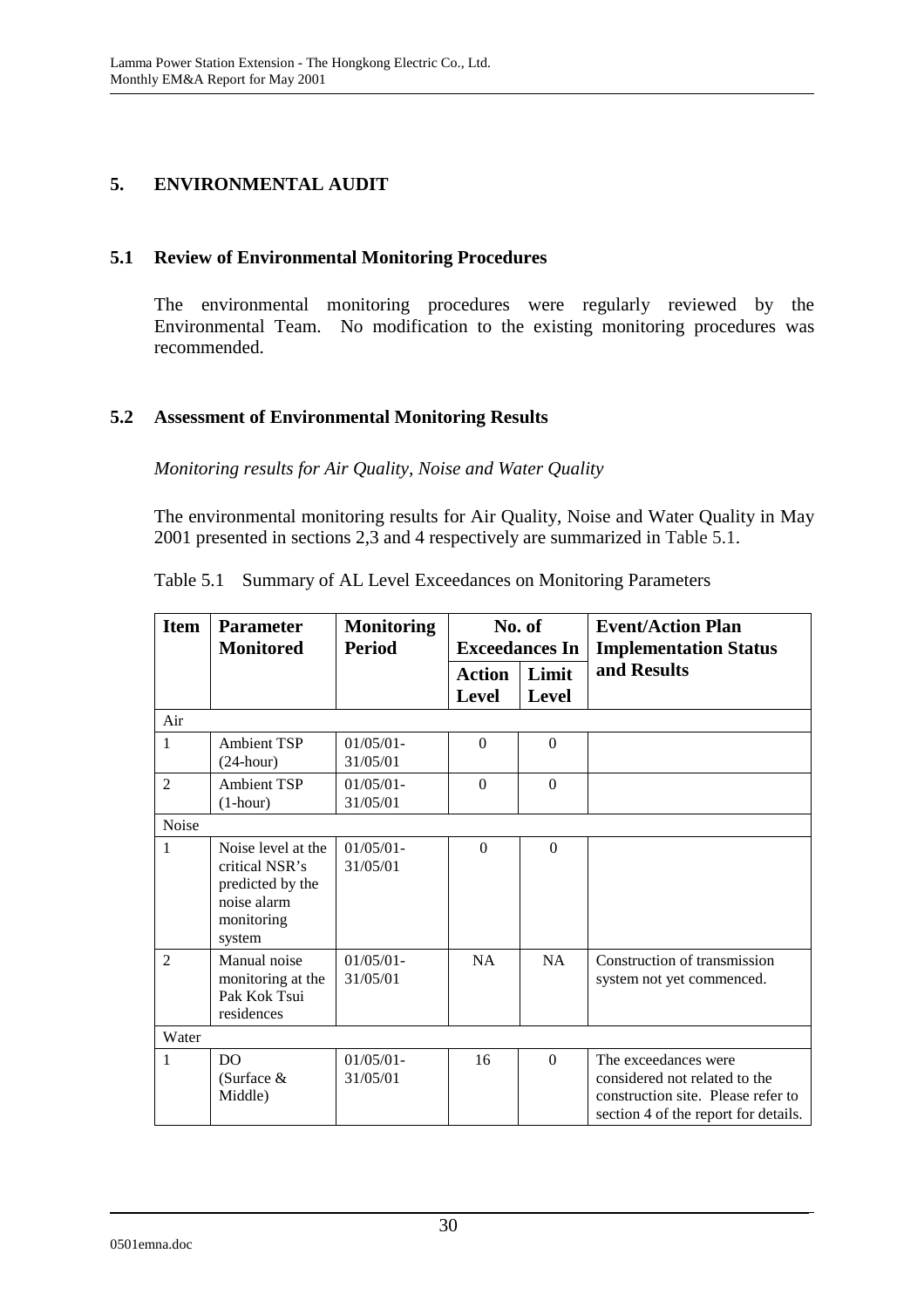| <b>Item</b>    | <b>Parameter</b><br><b>Monitored</b> | <b>Monitoring</b><br><b>Period</b> |                               | No. of<br><b>Exceedances In</b> | <b>Event/Action Plan</b><br><b>Implementation Status</b>                                                                            |
|----------------|--------------------------------------|------------------------------------|-------------------------------|---------------------------------|-------------------------------------------------------------------------------------------------------------------------------------|
|                |                                      |                                    | <b>Action</b><br><b>Level</b> | Limit<br><b>Level</b>           | and Results                                                                                                                         |
| $\mathfrak{D}$ | DO (Bottom)                          | $01/05/01$ -<br>31/05/01           | 32                            | $\Omega$                        | The exceedances were<br>considered not related to the<br>construction site. Please refer to<br>section 4 of the report for details. |
| 3              | <b>SS</b>                            | $01/05/01$ -<br>31/05/01           | 1                             | $\mathcal{D}_{\mathcal{L}}$     | The exceedances were<br>considered not related to the<br>construction site. Please refer to<br>section 4 of the report for details. |
| $\overline{4}$ | Turbidity                            | $01/05/01$ -<br>31/05/01           | $\Omega$                      | $\Omega$                        |                                                                                                                                     |
| 5              | $NH3-N$                              | $01/05/01 -$<br>31/05/01           | 39                            | $\Omega$                        | The exceedances were<br>considered not related to the<br>construction site. Please refer to<br>section 4 of the report for details. |
| 6              | <b>TIN</b>                           | $01/05/01$ -<br>31/05/01           | 12                            | 48                              | The exceedances were<br>considered not related to the<br>construction site. Please refer to<br>section 4 of the report for details. |

### *Waste Management Records*

The estimated amounts of different types of waste generated in May 2001 are shown in Table 5.2.

|  | Table 5.2 Estimated Amounts of Waste Generated in May 2001 |  |  |  |
|--|------------------------------------------------------------|--|--|--|
|--|------------------------------------------------------------|--|--|--|

| <b>Waste Type</b>          | <b>Examples</b>           | <b>Estimated Amount (m<sup>3</sup>)</b> |
|----------------------------|---------------------------|-----------------------------------------|
| <b>Dredged Materials</b>   | Marine Mud                | 908,837                                 |
| <b>Construction Waste</b>  | Concrete Waste, Used      |                                         |
|                            | formwork                  |                                         |
| <b>Excavated Materials</b> | Rock and soil             |                                         |
| <b>General Refuse</b>      | Domestic wastes collected |                                         |
|                            | on site                   |                                         |

The total bulk volume of dredged material was  $908,837m<sup>3</sup>$ . No filling took place.

### **5.3 Site Environmental Audit**

EPD officials have inspected the construction site on  $7<sup>th</sup>$  May 2001. The following malpractices at one fully loaded dumping barge of the contractor, HB503S (Vessel No. 22111V) were found to have contravened the marine dumping conditions:

- Powering off the Automatic Self Monitoring Device;
- Failure to produce a copy of the marine dumping permit.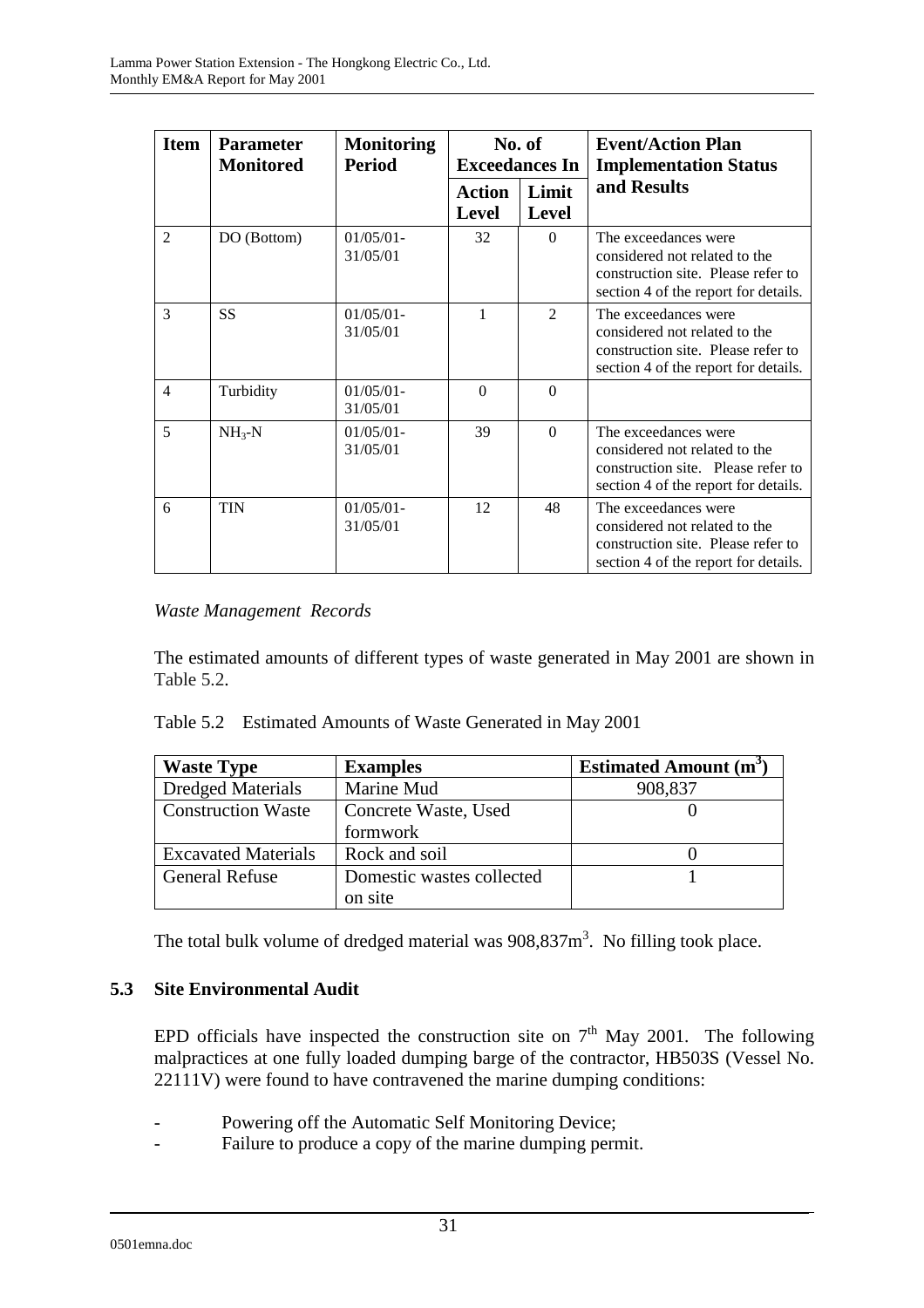The contractor has been warned on the spot about the malpractices. HEC issued a warning letter to the contractor to remind them to take some necessary actions to avoid them from happening again.

Site audits were carried out by ET on a weekly basis to monitor environmental issues on the construction sites to ensure that all mitigation measures were implemented timely and properly. The site conditions were generally satisfactory. All required mitigation measures were implemented. The weekly site inspection results are attached in Appendix J.

### **5.4 Status of Environmental Licensing and Permitting**

All permits/licenses obtained for the project are summarised in Table 5.3.

| <b>Description</b>                | Permit No.    | <b>Valid Period</b> |          | highlights                                                                                                                                                                                           | <b>Status</b>                                    |
|-----------------------------------|---------------|---------------------|----------|------------------------------------------------------------------------------------------------------------------------------------------------------------------------------------------------------|--------------------------------------------------|
|                                   |               | <b>From</b>         | To       |                                                                                                                                                                                                      |                                                  |
| Varied<br>Environmental<br>Permit | EP-071/2000/A | 22/12/00            |          | The whole construction<br>work sites                                                                                                                                                                 | Valid                                            |
| Construction<br>Noise Permit      | GW-UW0109-01  | 02/04/01            | 01/10/01 | 4 derrick barges, 4<br>dredger grabs and 6 tug<br>boats for 0700 to 2300<br>& holiday                                                                                                                | Valid                                            |
|                                   | GW-UW0163-01  | 24/04/01            | 08/10/01 | 2 dredger barges and 1<br>tug boat for 2300 to<br>0700 next day                                                                                                                                      | Superseded<br>by GW-<br>UW0180-01<br>on 18/05/01 |
|                                   | GW-UW0180-01  | 08/05/01            | 18/10/01 | 4 grab dredgers and 2<br>tug boats for 2300 to<br>0700 next day with<br>conditions restricting<br>the location of the grab<br>dredgers and tug boats<br>to various zones of the<br>construction site | Valid                                            |
| Dumping<br>Permit                 | EP/MD/01-174  | 07/04/01            | 06/10/01 | Dumping at South<br>Cheung Chau Disposal<br>Area (Relocation of the<br>Spoil Disposal Area<br>with effective from $14th$<br>May 2001 and $24th$ May<br>2001)                                         | Valid                                            |

Table 5.3 Summary of Environmental Licensing and Permit Status

## **5.5 Implementation Status of Environmental Mitigation Measures**

Mitigation measures detailed in the permits and the EM&A Manual (Construction Phase) are required to be implemented. An updated summary of the Environmental Mitigation Implementation Schedule (EMIS) is presented in Appendix K.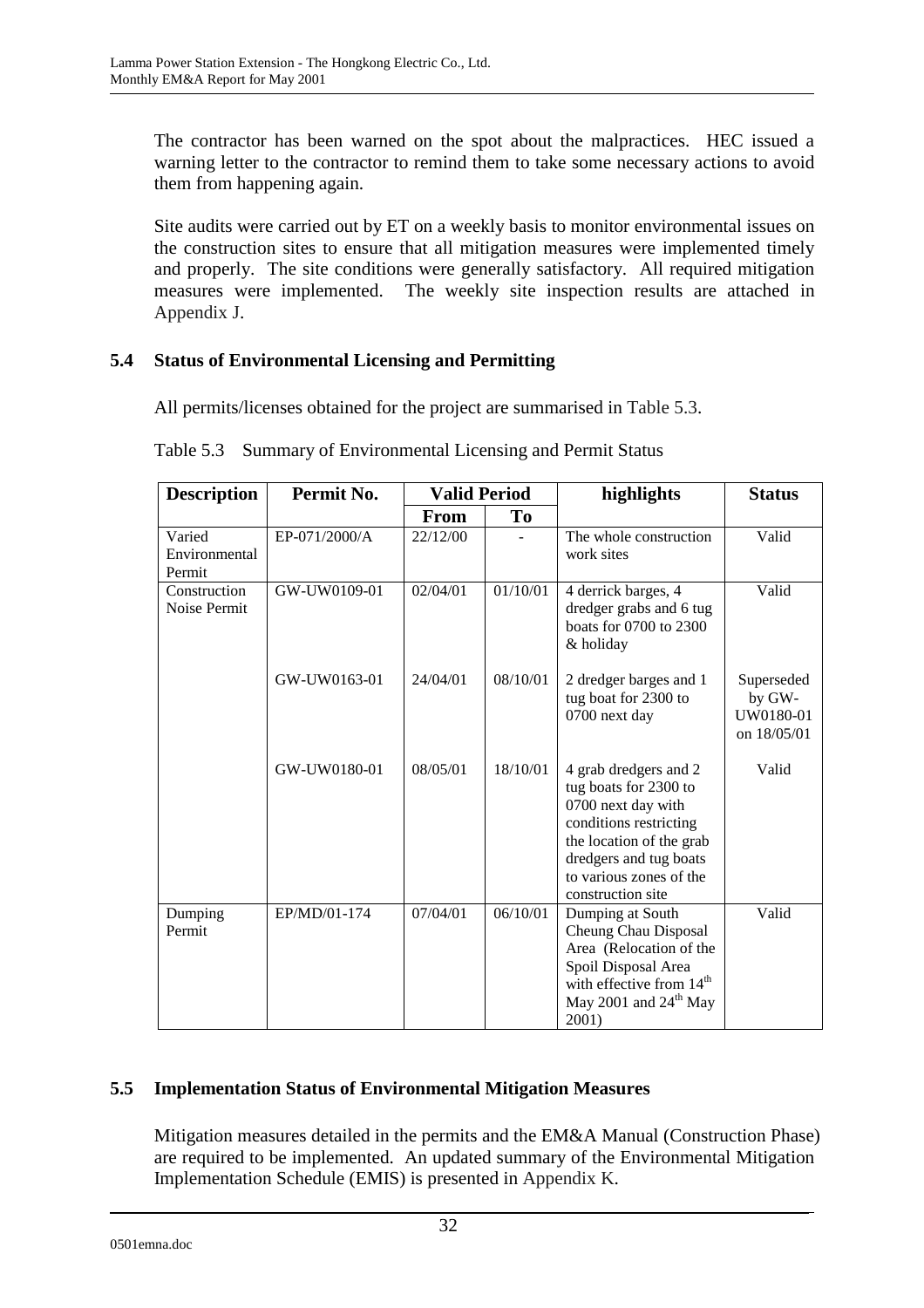#### **5.6 Implementation Status of Action/Limit Plans**

The Action/Event Plans for air quality, noise and water quality extracted from the EM&A Manual (Construction Phase) are presented in Appendix I.

As all the action/limit level exceedances were not related to the construction work, no further action can be devised. Nevertheless, EPD, IEC and the construction contractor have been informed of the exceedances accordingly as per requirements of the EM&A Manual. Investigation findings of the limit level exceedances in TIN recorded on  $7<sup>th</sup>$ May 2001,  $9<sup>th</sup>$  May 2001 and  $11<sup>th</sup>$  May 2001 were submitted to EPD by letter on 29<sup>th</sup> May 2001 in response to the two letters from EPD ref: (4) in Ax(5) to EP2/N9/D/60 Pt.2 and (5) in Ax(5) to EP2/N9/D/60 Pt.2 dated  $18^{th}$  May 2001 and 22<sup>nd</sup> May 2001 respectively.

### **5.7 Implementation Status of Environmental Complaint Handling Procedures**

There was no complaint / enquiry on environmental issues received in May 2001.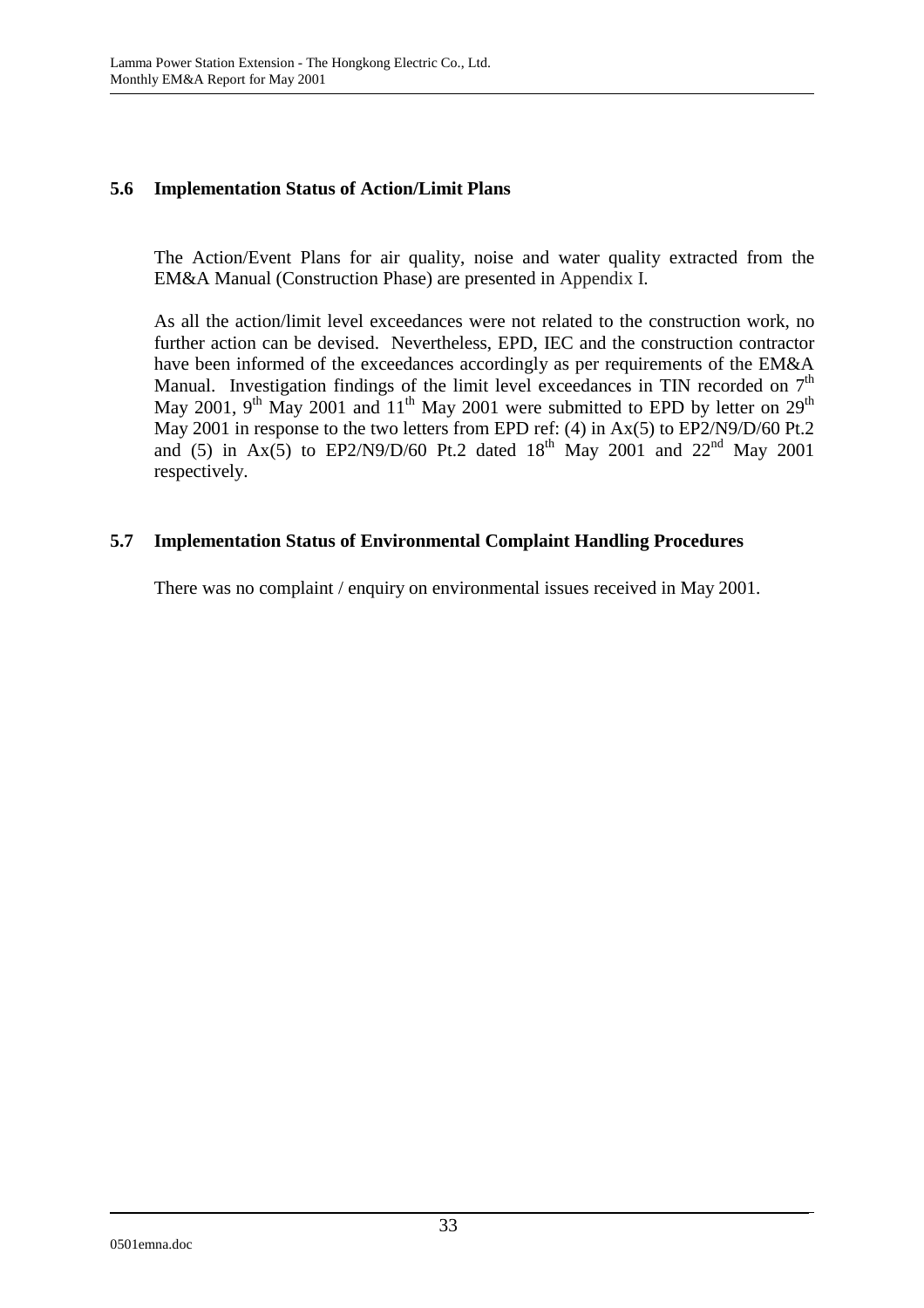| Case Reference /<br>Date, Time<br>Received /<br>Date, Time<br>Concerned | Descriptions / Actions Taken | Conclusion /<br><b>Status</b> |
|-------------------------------------------------------------------------|------------------------------|-------------------------------|
| <b>Nil</b>                                                              | N/A                          | N/A                           |

# Table 5.5 Outstanding Environmental Complaints / Enquiries Received Before

| Case Reference /<br>Date, Time<br>Received /<br>Date, Time<br>Concerned | Descriptions / Actions Taken | Conclusion /<br><b>Status</b> |
|-------------------------------------------------------------------------|------------------------------|-------------------------------|
| Nil                                                                     | N/A                          | N/A                           |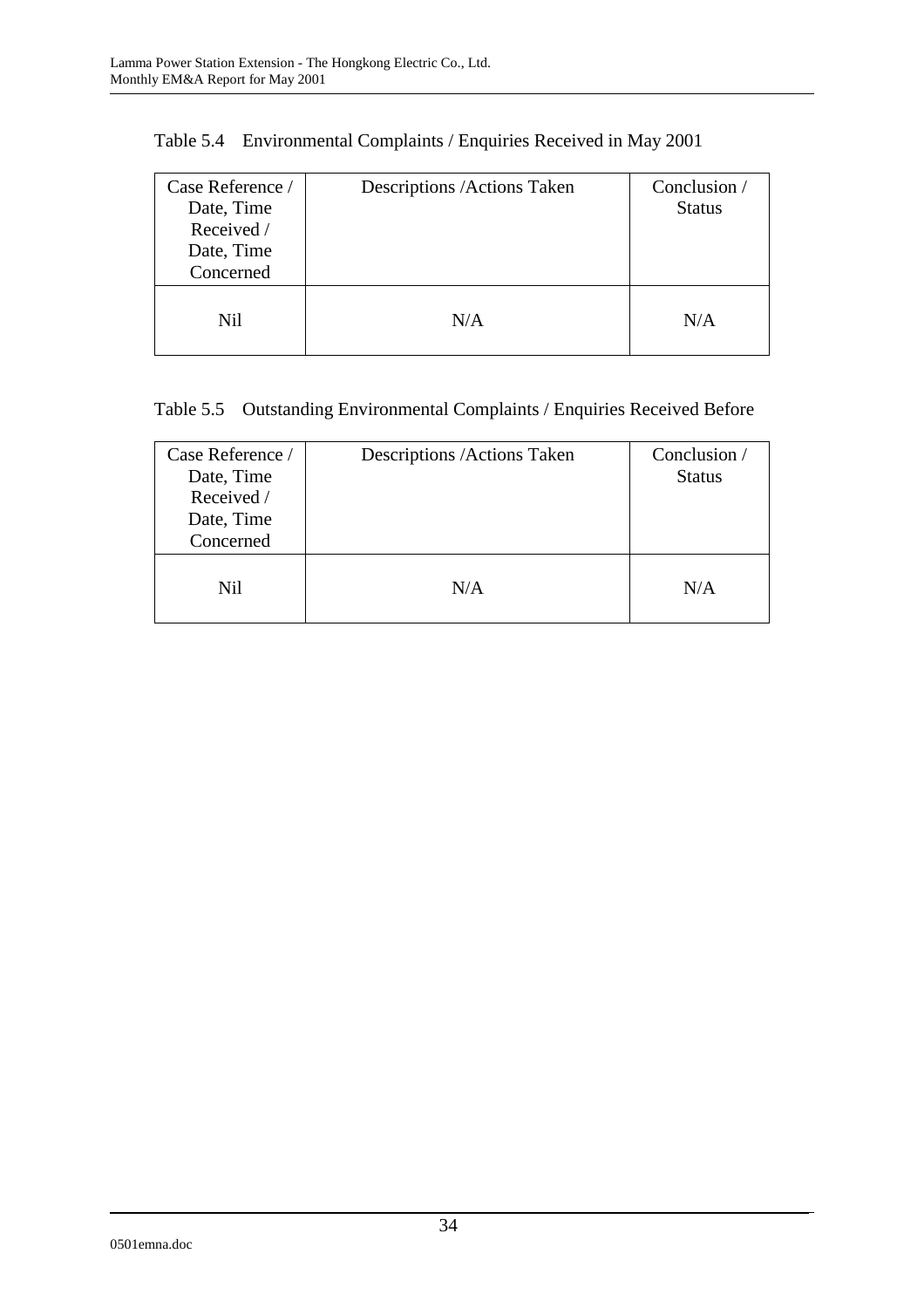### **6. FUTURE KEY ISSUES**

### **6.1 Status of Natural Gas supply**

Based on current project schedule, HEC anticipates there is no delay in the supply of natural gas.

### **6.2 Key Issues for the Coming Month**

Key issues to be considered in the coming month include:

### *Construction Noise Impact*

• To continue the preventive measures for noise exceedance and keep monitoring/reviewing the performance

### *Construction Water Impact*

- To keep reviewing the monitoring results and to take corresponding action to ensure the sea water quality, if necessary
- To provide routine inspection and necessary maintenance for the silt curtain

## **6.3 Monitoring Schedules for the Next 3 Months**

The tentative environmental monitoring schedules for the next 3 months are shown in Appendix D.

### **6.4 Construction Program for the Next 3 Months**

The tentative construction program for the next 3 months is shown in Appendix L.